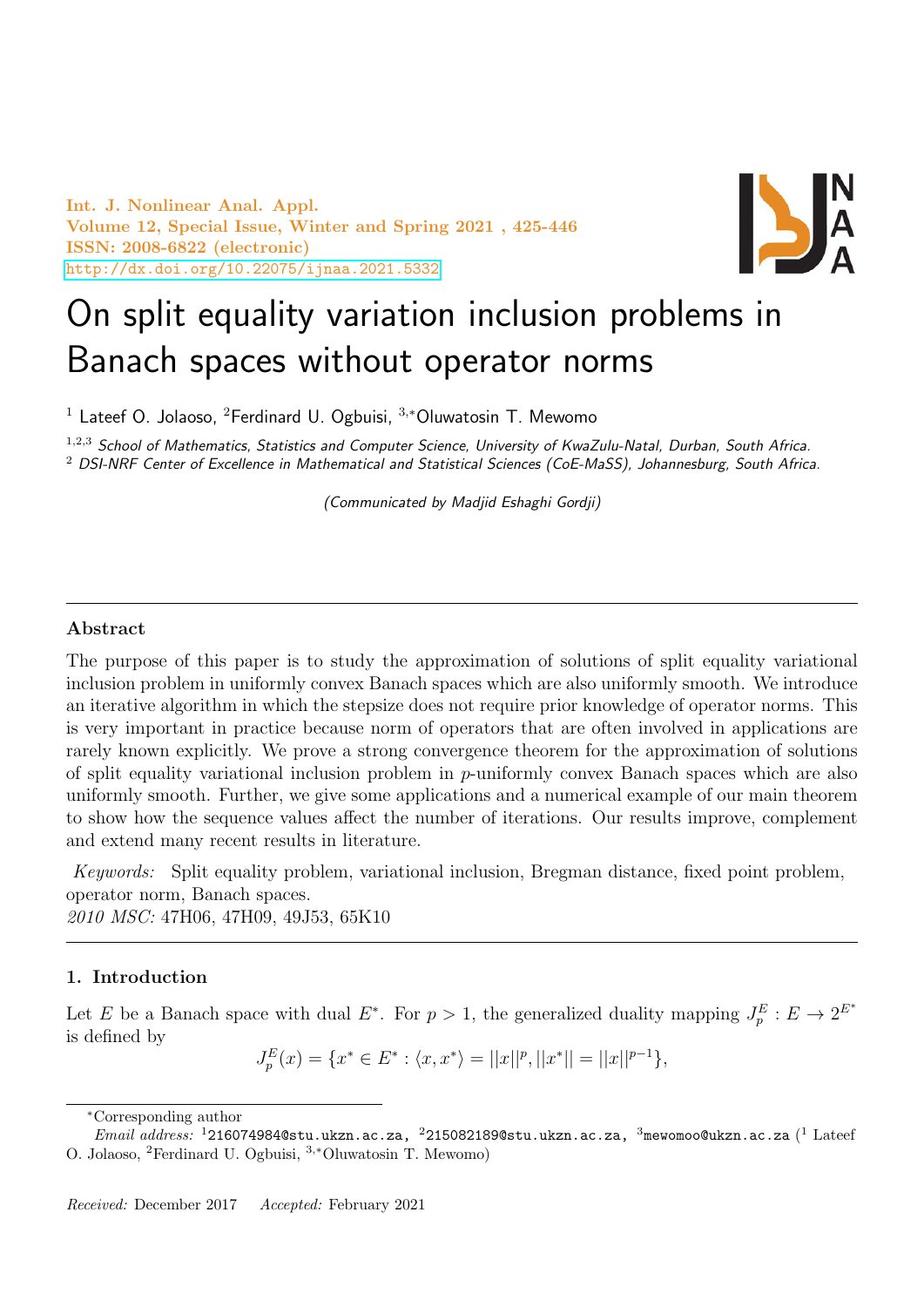where  $\langle \cdot, \cdot \rangle$  denotes the generalized duality pairing. For  $p = 2$ ,  $J_p^E$  reduces to the normalized duality mapping,  $J_2^E \equiv J^E$ . It is well known that if E is uniformly smooth, then  $J_p^E$  is single-valued and uniformly continuous on bounded subsets of  $E$ . Moreover, if  $E$  is reflexive and strictly convex with a strictly convex dual, then  $(J_p^E)^{-1} = J_q^{E^*}$  is single-valued, one-to-one, surjective and it is the duality mapping from  $E^*$  into E and thus  $J_p^E J_q^{E^*} = I_{E^*}$  and  $J_q^{E^*} J_p^E = I_E$ , where  $I_E$  and  $I_{E^*}$  are the identity operators on E and  $E^*$  respectively, see [\[31,](#page-20-0) [42,](#page-20-1) [51\]](#page-21-0) for more details. We note that in a real Hilbert space, the duality mappings reduce to the identity mapping.

A mapping  $A: E \to 2^{E^*}$  with domain  $D(A) = \{x \in E: Ax \neq \emptyset\}$  and range  $R(A) = \bigcup \{Ax : x \in \Omega\}$  $D(A)$  is said to be monotone if  $\langle x - y, u - v \rangle \geq 0$ , for all  $x, y \in D(A)$  and  $u \in Ax, v \in Ay$ . A monotone mapping A is said to be maximal if its graph  $G(A) := \{(x, u) : u \in Ax\}$  is not contained in the graph of any other monotone mapping. It is know that a monotone mapping  $A$  is maximal if and only if for  $(x, u) \in E \times E^*$ ,  $\langle x - y, u - v \rangle \ge 0$  for every  $(y, v) \in G(A)$  implies that  $u \in Ax$ . Also if A is maximal monotone, then the zero of A,  $A^{-1}(0) := \{x \in E : 0 \in Ax\}$  is closed and convex (see [\[50\]](#page-21-1)). The problem of finding a point  $x^* \in E$  which satisfies

<span id="page-1-0"></span>
$$
0 \in Ax^*,\tag{1.1}
$$

where A is a maximal monotone operator is known as the Variational Inclusion Problem (VIP). Several iterative methods have been proposed for finding solutions of [\(1.1\)](#page-1-0) and related optimization problems in Hilbert, Banach, Hadamard and p-uniformly convex metric spaces, (see [\[1,](#page-19-0) [6,](#page-19-1) [8,](#page-19-2) [9,](#page-19-3) [27,](#page-20-2) [17,](#page-19-4) [36,](#page-20-3) [37,](#page-20-4) [38\]](#page-20-5) and the references therein). A well-known method for solving the equation [\(1.1\)](#page-1-0) in Hilbert space H is the proximal point algorithm introduced by Martinet [\[32\]](#page-20-6): For given  $x_1 \in H$ ,

<span id="page-1-1"></span>
$$
x_{n+1} = J_{\lambda_n}^A x_n, \quad n \ge 1,
$$
\n(1.2)

where  $\{\lambda_n\} \subset (0,\infty)$  and  $J^A_\lambda = (I + \lambda A)^{-1}$  for  $\lambda > 0$ . In 1976, Rockafellar [\[48\]](#page-20-7) proved that if  $\liminf_{n\to\infty} \lambda_n > 0$  and  $A^{-1}(0) \neq \emptyset$ , then the sequence  $\{x_n\}$  defined by  $(1.2)$  converges weakly to an element of  $A^{-1}(0)$ .

Let  $H_1$  and  $H_2$  be two real Hilbert spaces,  $B_1: H_1 \to 2^{H_1}$  and  $B_2: H_2 \to 2^{H_2}$  be two set-valued maximal monotone mappings and  $A: H_1 \to H_2$  be a bounded linear operator,  $A^*$  be the adjoint of A. The Split Variational Inclusion Problems (SVIP) is formulated as:

<span id="page-1-2"></span>find 
$$
x^* \in H_1
$$
, such that  $0 \in B_1(x^*)$  and  $0 \in B_2(Ax^*)$ . (1.3)

This problem was introduced by Moudafi [\[34\]](#page-20-8) in 2011 and have been studied extensively (see for instance [\[13,](#page-19-5) [34,](#page-20-8) [41\]](#page-20-9)). Recently, Bryne et.al. [\[13\]](#page-19-5) proposed the following iterative method to solve the problem [\(1.3\)](#page-1-2): For given  $x_0 \in H_1$  and  $\lambda > 0$ , the iterative sequence  $\{x_n\}$  is generated as follows;

$$
x_{n+1} = J_{\lambda}^{B_1}(x_n + \gamma A^*(J_{\lambda}^{B_2} - I)Ax_n),
$$
\n(1.4)

and obtained a weak and a strong convergence theorem for solving problem [\(3.3\)](#page-5-0). Inspired by the work of Bryne et.al. [\[13\]](#page-19-5), Kazimi and Rizvi [\[30\]](#page-20-10) proposed the following algorithm for approximating of solution of SVIP which is also a fixed point of a nonexpansive self-mapping S: For a given  $x_0 \in H$ , let the sequence  $\{u_n\}$  and  $\{x_n\}$  be generated by;

$$
\begin{cases}\n u_n = J_{\lambda}^{B_1}(x_n - \gamma A^*(J_{\lambda}^{B_2} - I)Ax_n), \\
 x_{n+1} = \alpha_n f(x_n) + (1 - \alpha_n)Su_n, \ n \ge 0,\n\end{cases}
$$
\n(1.5)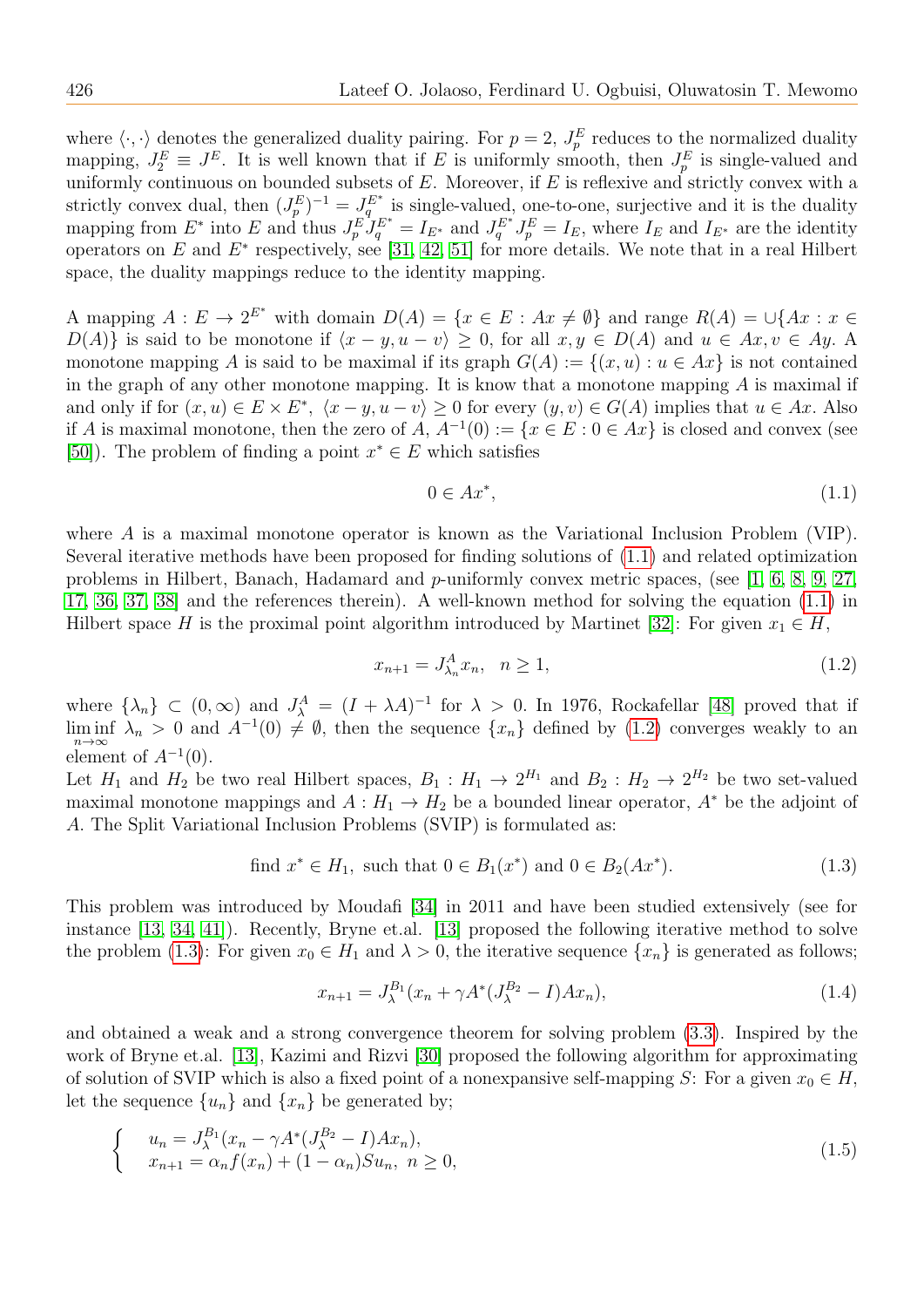and proved that both  $\{u_n\}$  and  $\{x_n\}$  converge weakly to  $z \in F(S) \cap \Gamma$ , where  $\Gamma$  is the solution set of SVIP [\(1.3\)](#page-1-2).

Recently, Guo et.al. [\[21\]](#page-19-6) considered the Split Equality Variational Inclusion Problem SEVIP in Hilbert spaces defined as; find  $x^* \in H_1$  and  $y^* \in H_2$  such that

<span id="page-2-0"></span>
$$
\begin{cases} 0 \in B_1(x^*) \text{ and } 0 \in B_2(y^*), \\ Ax^* = By^*, \end{cases}
$$
 (1.6)

where  $A: H_1 \to H_3$  and  $B: H_2 \to H_3$  are bounded linear operators. Recently, motivated by the work of Moudafi [\[34\]](#page-20-8), Bryne et.al. [\[13\]](#page-19-5), Kazmi and Rizvi [\[30\]](#page-20-10) among others, Guo et.al. [\[21\]](#page-19-6) proved a strong convergence theorem for approximating a solution SEVIP which is also a solution of certain variational inequality problem in Hilbert space.

Recently, effort have been made to approximate the solution of split feasibility problem and split variational inclusion problem in Hilbert and Banach spaces. For recent results on split feasibility problems, some of its generalization, and related optimization problems, (see [\[2,](#page-19-7) [3,](#page-19-8) [18,](#page-19-9) [23,](#page-19-10) [24,](#page-19-11) [26,](#page-20-11) [28,](#page-20-12) [29,](#page-20-13) [40,](#page-20-14) [55\]](#page-21-2) and some of the references therein).

The resolvent operator  $R_{\lambda T}$  associated with T for  $\lambda > 0$  is given as

$$
R_{\lambda T}(x) := \{ z \in E : J_p^E x \in J_p^E z + \lambda T(z) \}.
$$

Equivalently,  $R_{\lambda T} := (J_p^E + \lambda T)^{-1} J_p^E$ .  $R_{\lambda T}$  is single valued and also  $T^{-1}0 = F(R_{\lambda T})$ . It is well known that  $R_{\lambda T}$  is relative nonexpansive, that is

$$
0 \le \langle R_{\lambda T}(x) - R_{\lambda T}(y), J_p^E(x) - J_p^E(R_{\lambda T}(x)) - (J_p^E y - R_{\lambda T}(y)) \rangle, \tag{1.7}
$$

for all  $x, y \in E$ .

In this paper, motivated by the works of Bryne [\[13\]](#page-19-5), Kazmi and Rizvi [\[30\]](#page-20-10), Guo et.al. [\[21\]](#page-19-6), Cruz and Shehu [\[12\]](#page-19-12), we proposed a simultaneous iterative algorithm for approximating solution of split equality variational inclusion problem  $(1.6)$  in p-uniformly convex Banach spaces which are also uniformly smooth. Even in finite dimensions, computing the norm of bounded linear operator is a difficult task as shown by the following theorem of Hendrickx and Olshevsky [\[22\]](#page-19-13).

**Theorem 1.1.** [\[22\]](#page-19-13): Fix a rational  $p \in [1,\infty)$  with  $p \neq 1,2$ . Unless  $P = NP$ , there is no algorithm which given input  $\epsilon$  and a matrix M with entries in  $\{-1,0,1\}$ , computes  $||M||_p$  to relative accuracy  $\epsilon$ , in time which is polynomial in  $\epsilon^{-1}$  and the dimensions of the matrix.

Thus, we introduce an iterative algorithm with a self adaptive stepsize and prove a strong convergence theorem for approximating solution of split equality variational inclusion problem in  $p$ -uniformly convex Banach spaces which are also uniformly smooth such that the ardours task of computing operator norms is avoided.

# 2. Preliminaries

In this section, we recall some definitions and known results which will be use in the sequel. We adopt the notations  $x_n \rightharpoonup x$  and  $x_n \rightharpoonup x$  to mean that  $x_n$  converges weakly to x and  $x_n$  converges strongly to x respectively.

Let E be a real Banach space and  $1 < q \leq 2 \leq p$  with  $\frac{1}{p} + \frac{1}{q}$  $\frac{1}{q} = 1$ . Let  $dim(E) \geq 2$ , the modulus of convexity of E is the function  $\delta_E : (0, 2] \to [0, 1]$ , defined by

$$
\delta_E := \inf \left\{ 1 - ||\frac{x+y}{2}|| : ||x|| = ||y|| = 1; \ \epsilon = ||x - y|| \right\}.
$$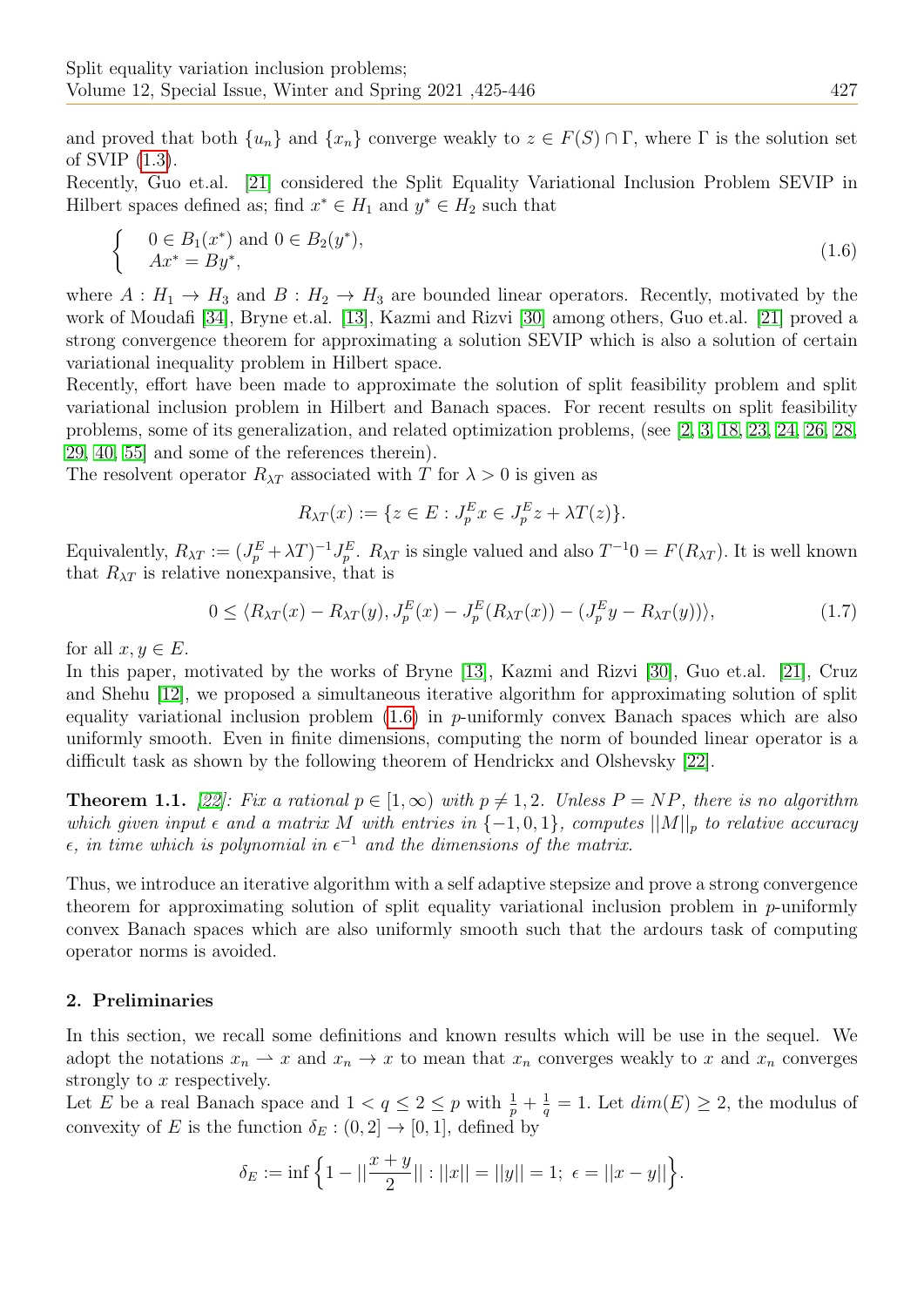E is said to be uniformly smooth if and only if  $\delta_E(\epsilon) > 0$ , for all  $\epsilon \in (0, 2]$  and p-uniformly convex if there exists a  $C_p > 0$ , such that  $\delta_E(\epsilon) \geq C_p \epsilon^p$  for any  $\epsilon \in (0, 2]$ . The modulus of smoothness of E is the function  $\rho_E : [0, \infty) \to [0, \infty)$  defined by

$$
\rho_E(t) := \sup \left\{ \frac{1}{2} (||x+y|| + ||x-y||) - 1 : ||x|| \le 1, ||y|| \le t \right\}.
$$

A Banach space E is said to be uniformly smooth if and only if

$$
\lim_{t \to \infty} \frac{\rho_E(t)}{t} = 0,
$$

and q-uniformly smooth if there exists a  $C_q > 0$  such that  $\rho_E(t) \leq C_q t^q$  for any  $t > 0$ . It is well known that  $E$  is p-uniformly convex and uniformly smooth if and only if its dual space  $E^*$ is q-uniformly smooth and uniformly convex. For more information on geometric of Banach spaces, see [\[4,](#page-19-14) [50,](#page-21-1) [51,](#page-21-0) [52\]](#page-21-3).

**Lemma 2.1.** (Xu [\[57\]](#page-21-4)): Let  $x, y \in E$  and  $q > 1$ . If a Banach space E is q-uniformly smooth, then there is a  $C_q > 0$  so that

$$
||x - y||^{q} \le ||x||^{q} - q\langle y, J_q^{E}(x) \rangle + C_q ||y||^{q}.
$$

**Definition** 2.2. [\[54\]](#page-21-5) Let  $f : E \to \mathbb{R}$  be a convex and Gáteaux differentiable function. The Bregman distance with respect to f is defined by

$$
D_f(x,y) := f(y) - f(x) - \langle f'(x), y - x \rangle,
$$
\n
$$
(2.1)
$$

 $\forall x, y \in E$ . It is worth noting that the duality mapping  $J_p^E$  is actually the derivative of the function  $f_p(x) = \frac{1}{p} ||x||^p$  for  $2 \le p < \infty$ . If  $f = f_p$ , then the Bregman distance with respect to  $f_p$  now becomes

$$
D_p(x, y) = \frac{1}{q} ||x||^p - \langle J_p^E x, y \rangle + \frac{1}{p} ||y||^p
$$
  
= 
$$
\frac{1}{p} (||y||^p - ||x||^p) + \langle J_p^E x, x - y \rangle
$$
  
= 
$$
\frac{1}{q} (||x||^p - ||y||^p) - \langle J_p^E x - J_p^E y, y \rangle.
$$
 (2.2)

Infact, the Bregman distance is not symmetric and so it is not a metric but it posses the following important properties: for all  $w, x, y \in E$ ,

$$
D_p(x, y) = D_p(x, w) + D_p(w, y) + \langle w - y, J_p^E x - J_p^E y \rangle,
$$
\n(2.3)

and

$$
D_p(x, y) + D_p(y, x) = \langle x - y, J_p^E x - J_p^E y \rangle.
$$
\n(2.4)

We note that for the *p*-uniformly convex space, the metric and Bregman distance has the following relation (see [\[45\]](#page-20-15))

$$
\tau ||x - y||^p \le D_p(x, y) \le \langle x - y, J_p^E x - J_p^E y \rangle, \tag{2.5}
$$

where  $\tau > 0$  is some fixed number.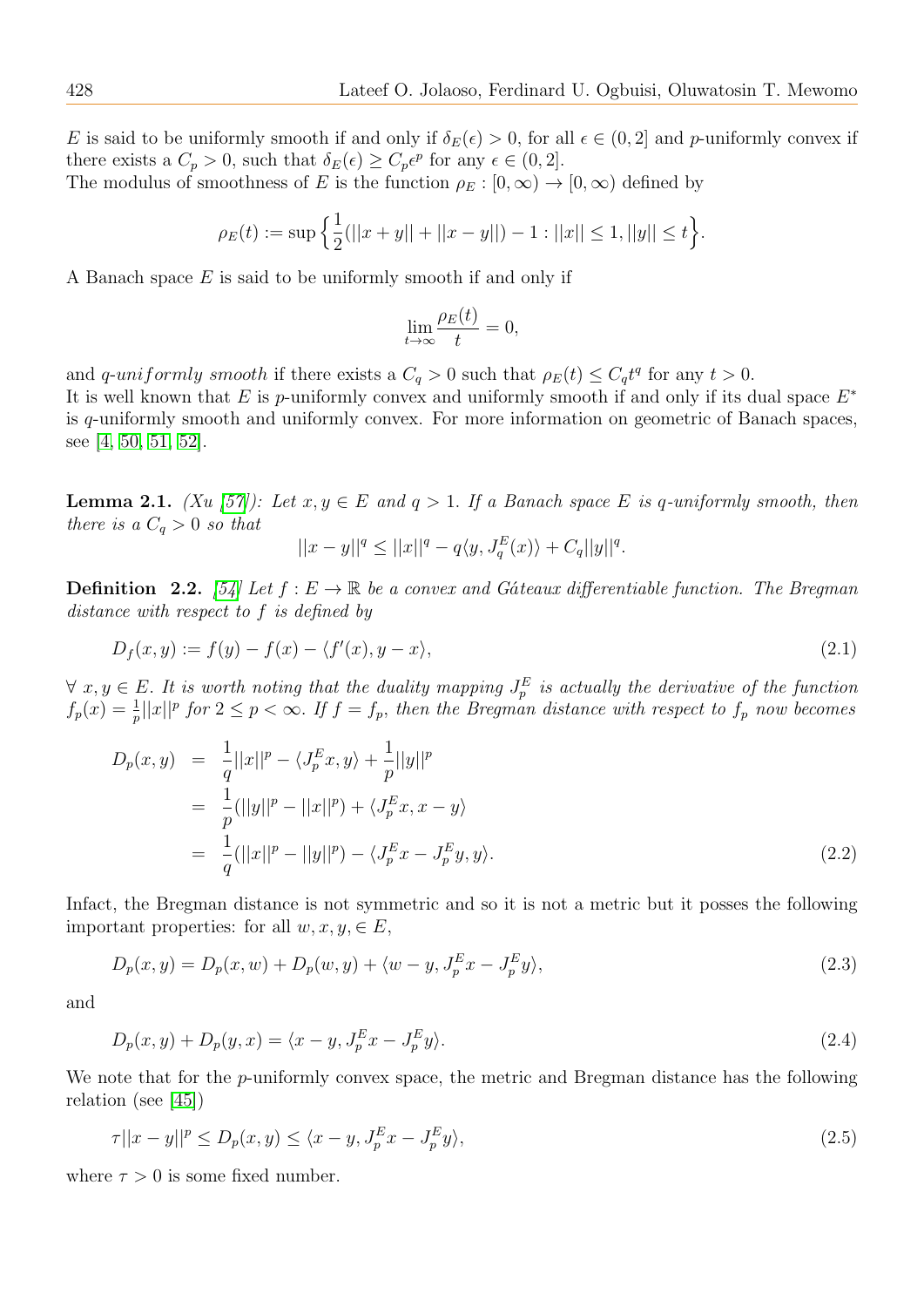Let  $C$  be a nonempty closed and convex subset of  $E$ . The metric projection

$$
P_C x := \underset{y \in C}{argmin} \ ||x - y||,
$$

for all  $x \in E$  is the unique minimizer of the norm distance which can be characterized by a variational inequality:

$$
\langle J_p^E(x - P_C x), z - P_C x \rangle \le 0, \ \forall \ z \in C. \tag{2.6}
$$

Similar to the metric projection, we define the Bregman projection as

$$
\Pi_C x := \underset{y \in C}{argmin} \ D_p(x,y),
$$

for all  $x \in E$ , which is the unique minimizer of the Bregman distance. The Bregman projection is also characterized by the variational inequality:

<span id="page-4-2"></span>
$$
\langle J_p^E(x) - J_p^E(\Pi_C x), z - \Pi_C x \rangle \le 0, \forall z \in C,
$$
\n
$$
(2.7)
$$

which implies that

$$
D_p(\Pi_C x, z) \le D_p(x, z) - D_p(x, \Pi_C x),
$$
\n(2.8)

for all  $z \in C$ .

Following [\[7,](#page-19-15) [15\]](#page-19-16), we make use of the function  $V_p: E^* \times E \to [0, \infty)$ , defined by

$$
V_p(x,y) := \frac{1}{q} ||x||^q - \langle x, y \rangle + \frac{1}{p} ||y||^p, \ \forall \ x \in E^*, \ y \in E. \tag{2.9}
$$

Then  $V_p$  is nonnegative and  $V_p(x, y) = D_p(J_p^{E^*}(x), y)$  for all  $x \in E^*$  and  $y \in E$ . Moreover, by the subdifferential inequality

 $\langle f'(x), y - x \rangle \le f(y) - f(x),$ 

with 
$$
f(x) = \frac{1}{q}||x||^q
$$
 and  $x \in E^*$ , then  $f'(x) = J_q^{E^*}$ . Then we have

<span id="page-4-0"></span>
$$
\langle J_q^{E^*}(x), y \rangle \le \frac{1}{q} ||x + y||^q - \frac{1}{q} ||x||^q,\tag{2.10}
$$

and from  $(2.10)$ , we obtain (see [\[46\]](#page-20-16))

$$
V_p(\bar{x} + \bar{y}, x) \ge V_p(\bar{x}, x) + \langle \bar{y}, J_p^{E^*}(\bar{x}) - x \rangle,
$$
\n(2.11)

for all  $x \in E$  and  $\bar{x}, \bar{y} \in E^*$ . In addition,  $V_p$  is convex in the first variable. Thus, for all  $z \in E$ ,

$$
D_p(J_q^{E^*}\sum_{i=1}^N t_i J_p^E(x_i), w) \le \sum_{i=1}^N t_i D_p(x_i, w),
$$
\n(2.12)

where  $\{x_i\} \subset E$  and  $\{t_i\} \subset (0,1)$  with  $\sum_{i=1}^{N} = 1$ .

**Lemma 2.3.** [\[43\]](#page-20-17) Let E be a reflexive strictly convex and smooth Banach space, let  $T : E \to 2^{E^*}$  be a maximal monotone operator with  $T^{-1}0 \neq \emptyset$ . Then for any  $x \in E$ ,  $u \in T^{-1}(0)$  and  $\lambda > 0$ , we have

# <span id="page-4-1"></span> $D_p(x, R_{\lambda T}x) + D_p(R_{\lambda T}x, u) \leq D_p(x, u).$

<span id="page-4-3"></span>**Lemma 2.4.** [\[53,](#page-21-6) [54\]](#page-21-5) Assume  $\{a_n\}$  is a sequence of nonnegative real numbers satisfying

 $a_{n+1} \leq (1-t_n)a_n + t_n \delta_n \quad \forall n \geq 0,$ 

where  $\{t_n\}$  is a sequence in  $(0, 1)$  and  $\{\delta_n\}$  is a sequence in  $\mathbb R$  such that:

$$
i. \qquad \sum_{n=0}^{\infty} t_n = \infty,
$$

ii.  $\limsup_{n\to\infty} \delta_n \leq 0$ .

Then,  $\lim_{n\to\infty} a_n = 0$ .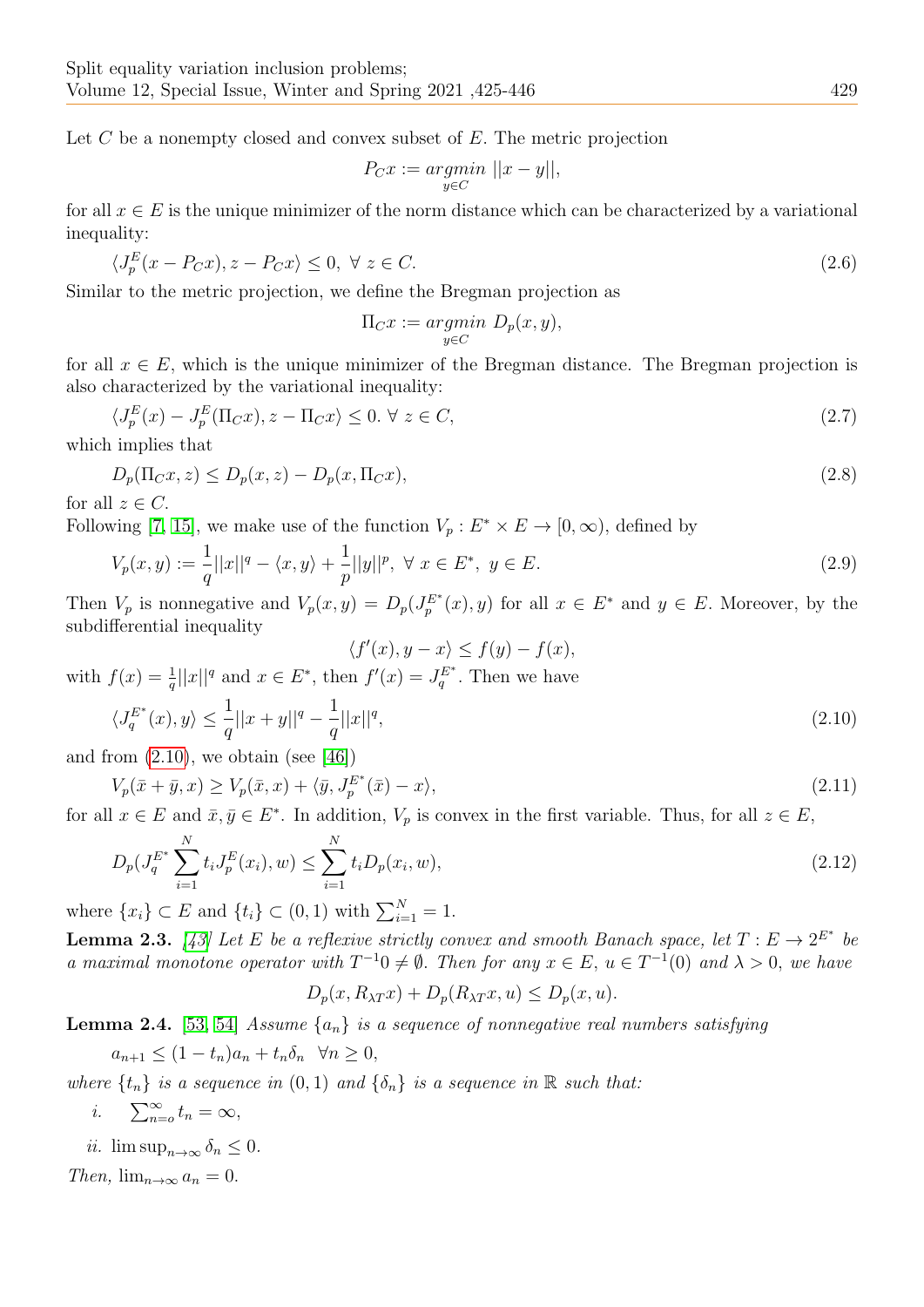#### 3. Main result

<span id="page-5-4"></span>**Theorem 3.1.** Let  $E_1, E_2$  and  $E_3$  be p-uniformly convex real Banach spaces which are also uniformly smooth. Let C and Q be nonempty closed and convex subsets of  $E_1$  and  $E_2$  respectively,  $A: E_1 \to E_3$ and  $B: E_2 \to E_3$  be bounded linear operators. Let  $T_1: E_1 \to 2^{E_1^*}$  and  $T_2 \to 2^{E_2^*}$  be maximal monotone operators such that  $\Gamma := \{(\bar{x}, \bar{y}) \in T_1^{-1}(0) \times T_2^{-1}(0); A\bar{x} = B\bar{y}\}\$ is nonempty. For fixed  $u \in E_1$  and  $v \in E_2$ , choose an initial guess  $x_1 \in E_1$  and  $y_1 \in E_2$  arbitrarily and let  $\{\alpha_n\} \subset [0,1]$ . Assume that the nth iterate  $(x_n, y_n) \in E_1 \times E_2$  has been constructed; then we calculate the  $(n+1)$ th *iterate*  $(x_{n+1}, y_{n+1})$  *via the formula* 

<span id="page-5-3"></span>
$$
\begin{cases}\n u_n = R_{\lambda T_1} J_q^{E_1^*} (J_p^{E_1}(x_n) - t_n A^* J_p^{E_3}(Ax_n - By_n)), \\
 x_{n+1} = J_q^{E_1^*} (\alpha_n J_p^{E_1}(u) + (1 - \alpha_n) J_p^{E_1}(u_n)), \\
 v_n = R_{\lambda T_2} J_q^{E_2^*} (J_p^{E_2}(y_n) + t_n B^* J_p^{E_3}(Ax_n - By_n)), \\
 y_{n+1} = J_p^{E_2^*} (\alpha_n J_p^{E_2}(v) + (1 - \alpha_n) J_p^{E_2}(v_n)),\n\end{cases} \tag{3.1}
$$

where  $\lambda > 0$ ,  $A^*$  and  $B^*$  are the adjoints of A and B respectively and the stepsize  $t_n$  is choosen in such a way that

<span id="page-5-1"></span>
$$
t_n \in \left(\epsilon, \left(\frac{q||Ax_n - By_n||^p}{C_q||A^*J_p^{E_3}(Ax_n - By_n)||^q + Q_q||B^*J_p^{E_3}(Ax_n - By_n)||^q} - \epsilon\right)^{\frac{1}{q-1}}\right), \ n \in \Omega,\tag{3.2}
$$

for small enough  $\epsilon$ , otherwise  $t_n = t(t$  being any nonegative value), where the set of indices  $\Omega = \{n :$  $Ax_n - By_n \neq 0$ . Suppose the following conditions are satisfied:

- (i)  $\lim_{n\to\infty} \alpha_n = 0,$
- (ii)  $\sum_{n=0}^{\infty} \alpha_n = \infty$ .

Then, the sequence  $\{(x_n, y_n)\}\$  strongly converges to  $(\bar{x}, \bar{y}) = (\Pi_{\Gamma_1} u, \Pi_{\Gamma_2} v)$ , where  $\Gamma_i = \{z \in E_i : 0 \in$  $T_i(z)$  for  $i = 1, 2$ , and  $\Pi_{\Gamma_1}$  and  $\Pi_{\Gamma_2}$  are the Bregman projections onto  $\Gamma_1$  and  $\Gamma_2$  respectively.

**Proof**. We divide the proof into three steps: **STEP 1:** We show that the step size [\(3.2\)](#page-5-1) is well define. Observe that for any  $(x, y) \in \Gamma$ , we have

<span id="page-5-0"></span>
$$
\langle A^* J_p^{E_3}(Ax_n - By_n), x_n - x \rangle = \langle J_p^{E_3}(Ax_n - By_n), Ax_n - Ax \rangle, \tag{3.3}
$$

and

<span id="page-5-2"></span>
$$
\langle B^* J_p^{E_3}(Ax_n - By_n), y - y_n \rangle = \langle J_p^{E_3}(Ax_n - By_n), By - By_n \rangle. \tag{3.4}
$$

By adding [\(3.3\)](#page-5-0) and [\(3.4\)](#page-5-2) and taking into account the fact  $Ax = By$ , we have

$$
||Ax_n - By_n||^p = \langle A^* J_p^{E_3} (Ax_n - By_n), x_n - x \rangle + \langle B^* J_p^{E_3} (Ax_n - By_n), y - y_n \rangle
$$
  
\n
$$
\leq ||A^* J_p^{E_3} (Ax_n - By_n)|| ||Ax_n - x|| + ||B^* J_p^{E_3} (Ax_n - By_n)|| ||y - y_n||. \quad (3.5)
$$

Therefore, for  $n \in \Omega$ , that is,  $||Ax_n - By_n|| > 0$ , we have  $||A^* J_p^{E_3}(Ax_n - By_n)|| \neq 0$ or  $||B^*(Ax_n - By_n)|| \neq 0$ . Thus  $t_n$  is well defined.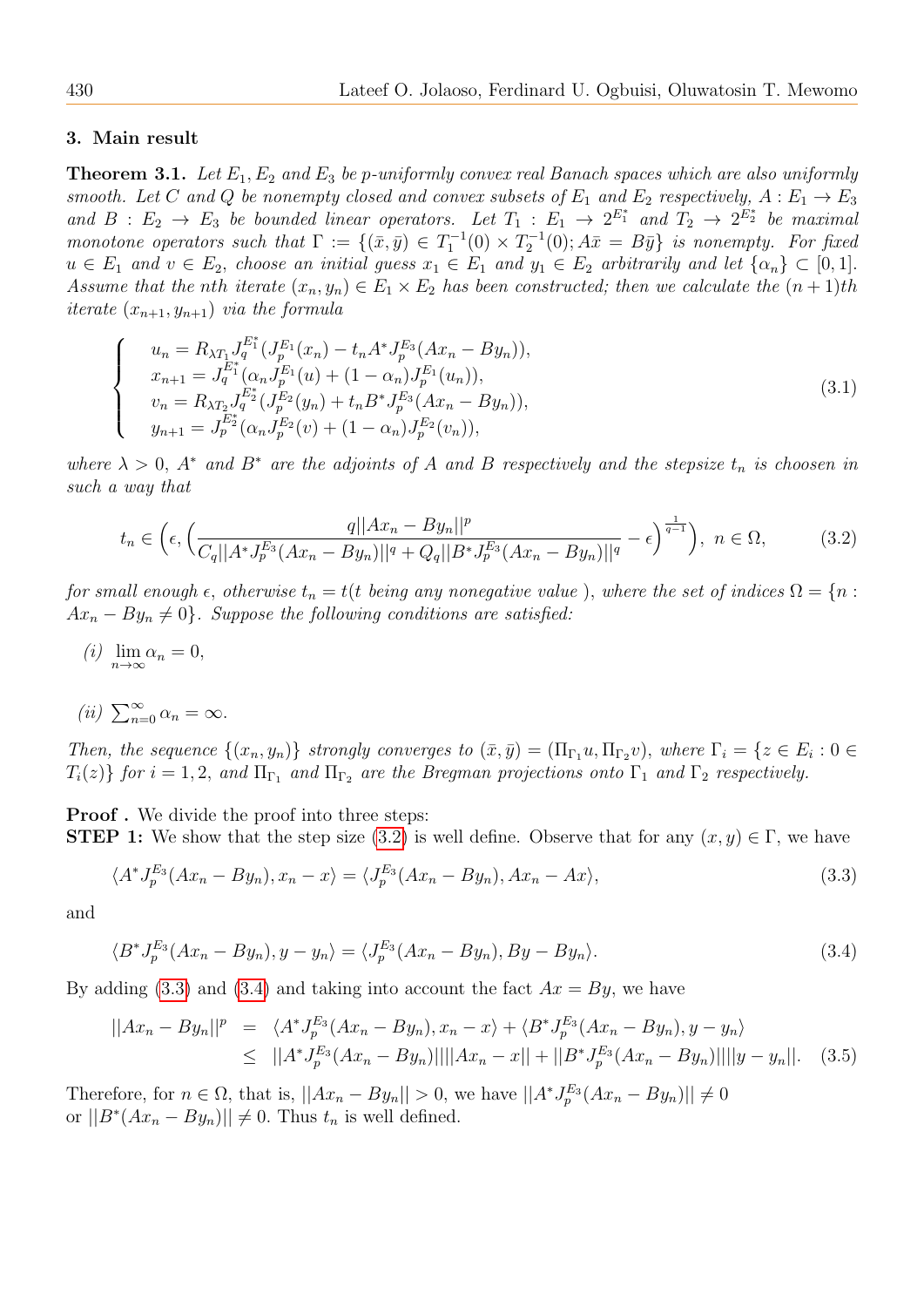**STEP 2:** We show that the sequences  $\{x_n\}$  and  $\{y_n\}$  are bounded. Now let  $(x^*, y^*) \in \Gamma$ , then from [\(3.1\)](#page-5-3), we have that

<span id="page-6-0"></span>
$$
D_{p}(u_{n},x^{*}) = D_{p}(R_{\lambda T_{1}}J_{q}^{E_{1}^{*}}(J_{p}^{E_{1}}(x_{n}) - t_{n}A^{*}J_{p}^{E_{3}}(Ax_{n} - By_{n})),x^{*})
$$
\n
$$
\leq D_{p}(J_{q}^{E_{1}^{*}}(J_{p}^{E_{1}}(x_{n}) - t_{n}A^{*}J_{p}^{E_{3}}(Ax_{n} - By_{n})),x^{*})
$$
\n
$$
= \frac{1}{q}||J_{p}^{E_{1}}(x_{n}) - t_{n}A^{*}J_{p}^{E_{3}}(Ax_{n} - By_{n})||^{q} - \langle J_{p}^{E_{1}}(x_{n}),x^{*}\rangle
$$
\n
$$
+ t_{n}\langle A^{*}J_{p}^{E_{3}}(Ax_{n} - By_{n}),x^{*}\rangle + \frac{1}{p}||x^{*}||^{p}
$$
\n
$$
\leq \frac{1}{q}||J_{p}^{E_{1}}(x_{n})||^{q} - t_{n}\langle J_{p}^{E_{3}}(Ax_{n} - By_{n}),Ax_{n}\rangle
$$
\n
$$
+ \frac{C_{q}}{q}t_{n}^{q}||A^{*}J_{p}^{E_{3}}(Ax_{n} - By_{n})||^{q} - \langle J_{p}^{E_{1}}(x_{n}),x^{*}\rangle
$$
\n
$$
+ t_{n}\langle J_{p}^{E_{3}}(Ax_{n} - By_{n}),Ax^{*}\rangle + \frac{1}{p}||x^{*}||^{p}
$$
\n
$$
= \frac{1}{q}||x_{n}||^{p} - \langle J_{p}^{E_{1}}(x_{n}),x^{*}\rangle + \frac{1}{p}||x^{*}||^{p} - t_{n}\langle J_{p}^{E_{3}}(Ax_{n} - By_{n}),Ax_{n} - Ax^{*}\rangle
$$
\n
$$
+ \frac{C_{q}}{q}t_{n}^{q}||A^{*}J_{p}^{E_{3}}(Ax_{n} - By_{n})||^{q}
$$
\n
$$
= D_{p}(x_{n},x^{*}) - t_{n}\langle J_{p}^{E_{3}}(Ax_{n} - By_{n})||^{q}.
$$
\n
$$
+ \frac{C_{q}t_{n}^{q}}{q}||A^{*}J_{p}^{E_{3
$$

Following similar process as above, we obtain

<span id="page-6-1"></span>
$$
D_p(v_n, y^*) \le D_p(J_q^{E_2^*}(J_p^{E_2}(y_n) + t_n B^* J_p^{E_3}(Ax_n - By_n)), y^*)
$$
  
\n
$$
\le D_p(y_n, y^*) - t_n \langle J_p^{E_3}(Ax_n - By_n), By^* - By_n \rangle
$$
\n(3.8)

$$
+\frac{Q_q t_n^q}{q} ||B^* J_p^{E_3} (Ax_n - By_n)||^q. \tag{3.9}
$$

Adding [\(3.7\)](#page-6-0) and [\(3.9\)](#page-6-1), noting that  $Ax^* = By^*$ , we have

<span id="page-6-3"></span>
$$
D_p(u_n, x^*) + D_p(v_n, y^*) \le D_p(x_n, x^*) + D_p(y_n, y^*)
$$
  
-t<sub>n</sub> $\left[||Ax_n - By_n||^p - \frac{t_n^{q-1}}{q} (C_q||A^* J_p^{E_3}(Ax_n - By_n)||^q\right] + Q_q||B^* J_p^{E_3}(Ax_n - By_n)||^q \right].$  (3.10)

Thus

<span id="page-6-2"></span>
$$
D_p(u_n, x^*) + D_p(v_n, y^*) \le D_p(x_n, x^*) + D_p(y_n, y^*).
$$
\n(3.11)

Also from [\(3.1\)](#page-5-3), we have

$$
D_p(x_{n+1}, x^*) = D_p(J_q^{E_1^*}(\alpha_n J_p^{E_1}(u) + (1 - \alpha_n)J_p^{E_1}(u_n)), x^*)
$$
  
 
$$
\leq \alpha_n D_p(u, x^*) + (1 - \alpha_n)D_p(u_n, x^*).
$$
 (3.12)

Similarly, we have

$$
D_p(y_{n+1}, y^*) \le \alpha_n D_p(v, y^*) + (1 - \alpha_n) D_p(v_n, y^*).
$$
\n(3.13)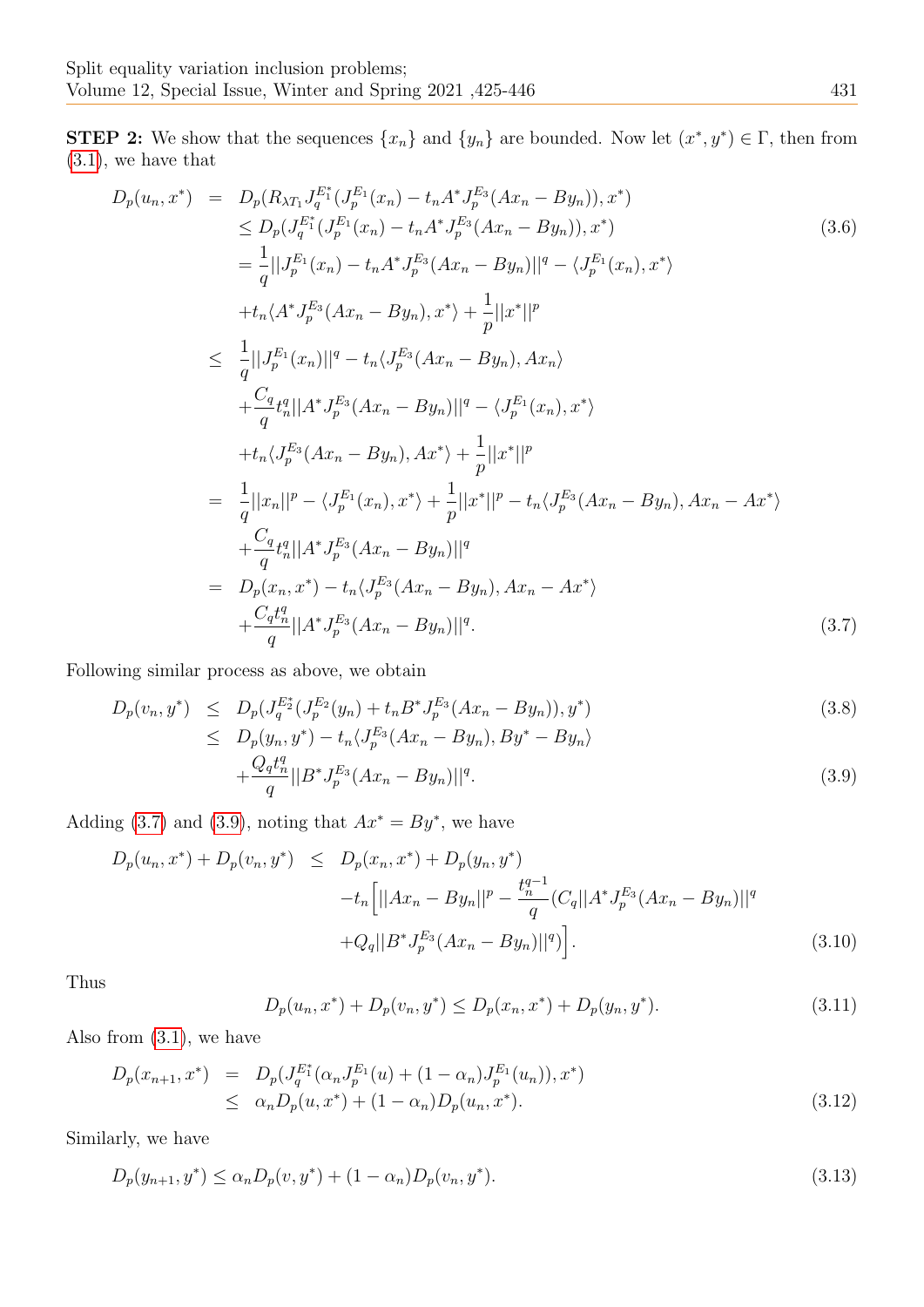Hence

$$
D_p(x_{n+1}, x^*) + D_p(y_{n+1}, y^*) \le \alpha_n (D_p(u, x^*) + D_p(v, y^*)) + (1 - \alpha_n)(D_p(u_n, x^*) + D_p(v_n, y^*)) \le \alpha_n (D_p(u, x^*) + D_p(v, y^*)) + (1 - \alpha_n)(D_p(x_n, x^*) + D_p(y_n, y^*)) \le \max\{D_p(u, x^*) + (D_p(v, y^*), D_p(x_n, x^*) + D_p(y_n, y^*)) \}
$$
(3.14)  
  
\vdots   
  
\le \max\{D\_p(u, x^\*) + (D\_p(v, y^\*), D\_p(x\_1, x^\*) + D\_p(y\_1, y^\*) \}.

Thus  $\{D_p(x_{n+1}, x^*) + D_p(y_{n+1}, y^*)\}$  is bounded. Consequently,  $\{D_p(x_n, x^*)\}$  and  $\{D_p(y_n, y^*)\}$  are bounded. It therefore, follows that  $\{x_n\}$ ,  $\{y_n\}$ ,  $\{u_n\}$  and  $\{v_n\}$  are bounded.

**STEP 3:** Next, we prove that  $\{x_n\}$  converges strongly to  $\bar{x} = \Pi_{\Gamma_1} u$  and  $\{y_n\}$  converges strongly to  $\bar{y} = \Pi_{\Gamma_2} v$ . From [\(3.1\)](#page-5-3), we have that

$$
D_p(x_{n+1}, x^*) = D_p(J_q^{E_1^*}(\alpha_n J_p^{E_1}(u) + (1 - \alpha_n)(u_n)), x^*)
$$
  
\n
$$
= V_p(\alpha_n J_p^{E_1}(u) + (1 - \alpha_n)(u_n), x^*)
$$
  
\n
$$
= V_p(\alpha_n J_p^{E_1}(u) + (1 - \alpha_n)(u_n) - \alpha_n (J_p^{E_1}(u) - J_p^{E_1}(x^*)), x^*)
$$
  
\n
$$
+ \langle \alpha_n (J_p^{E_1}(u) - J_p^{E_1}(x^*)), J_q^{E_1^*}(\alpha_n J_p^{E_1}(u) + (1 - \alpha_n)(u_n)) - x^* \rangle
$$
  
\n
$$
= V_p(\alpha_n J_p^{E_1}(x^*) + (1 - \alpha_n)(u_n), x^*) + \alpha_n \langle J_p^{E_1}(u) - J_p^{E_1}(x^*), x_{n+1} - x^* \rangle
$$
  
\n
$$
= D_p(J_q^{E_1^*}(\alpha_n J_p^{E_1}(x^*) + (1 - \alpha_n)(u_n)), x^*) + \alpha_n \langle J_p^{E_1}(u) - J_p^{E_1}(x^*), x_{n+1} - x^* \rangle
$$
  
\n
$$
\leq \alpha_n D_p(x^*, x^*) + (1 - \alpha_n) D_p(u_n, x^*) + \alpha_n \langle J_p^{E_1}(u) - J_p^{E_1}(x^*), x_{n+1} - x^* \rangle
$$
  
\n
$$
= (1 - \alpha_n) D_p(u_n, x^*) + \alpha_n \langle J_p^{E_1}(u) - J_p^{E_1}(x^*), x_{n+1} - x^* \rangle.
$$
 (3.15)

Similarly, we have

$$
D_p(y_{n+1}, y^*) \le (1 - \alpha_n) D_p(v_n, y^*) + \alpha_n \langle J_p^{E_2}(u) - J_p^{E_2}(y^*), y_{n+1} - y^* \rangle.
$$
 (3.16)

Therefore, from [\(3.11\)](#page-6-2) we have

<span id="page-7-0"></span>
$$
D_p(x_{n+1}, x^*) + D_p(y_{n+1}, y^*) \leq (1 - \alpha_n)(D_p(u_n, x^*) + D_p(v_n, y^*))
$$
  
\t
$$
+ \alpha_n(\langle J_p^{E_1}(u) - J_p^{E_1}(x^*), x_{n+1} - x^* \rangle
$$
  
\t
$$
+ \langle J_p^{E_2}(v) - J_p^{E_2}(y^*), y_{n+1} - y^* \rangle)
$$
  
\t
$$
\leq (1 - \alpha_n)(D_p(x_n, x^*) + D_p(y_n, y^*))
$$
  
\t
$$
+ \alpha_n(\langle J_p^{E_1}(u) - J_p^{E_1}(x^*), x_{n+1} - x^* \rangle
$$
  
\t
$$
+ \langle J_p^{E_2}(v) - J_p^{E_2}(y^*), y_{n+1} - y^* \rangle).
$$
\t(3.17)

Now, we set  $\Theta_n(x^*, y^*) := D_p(x_n, x^*) + D_p(y_n, y^*)$ , and divide the remaining part of the proof into two cases.

Case A: Suppose there exists  $n_0 \in \mathbb{N}$  such that  $\{\Theta_n(x^*, y^*)\}$  is monotonically non-increasing for all  $n \geq n_0$ . Then  $\{\Theta_n(x^*, y^*)\}$  converges as  $n \to \infty$  and so

$$
\Theta_n(x^*, y^*) - \Theta_{n+1}(x^*, y^*) \to 0, \quad n \to \infty.
$$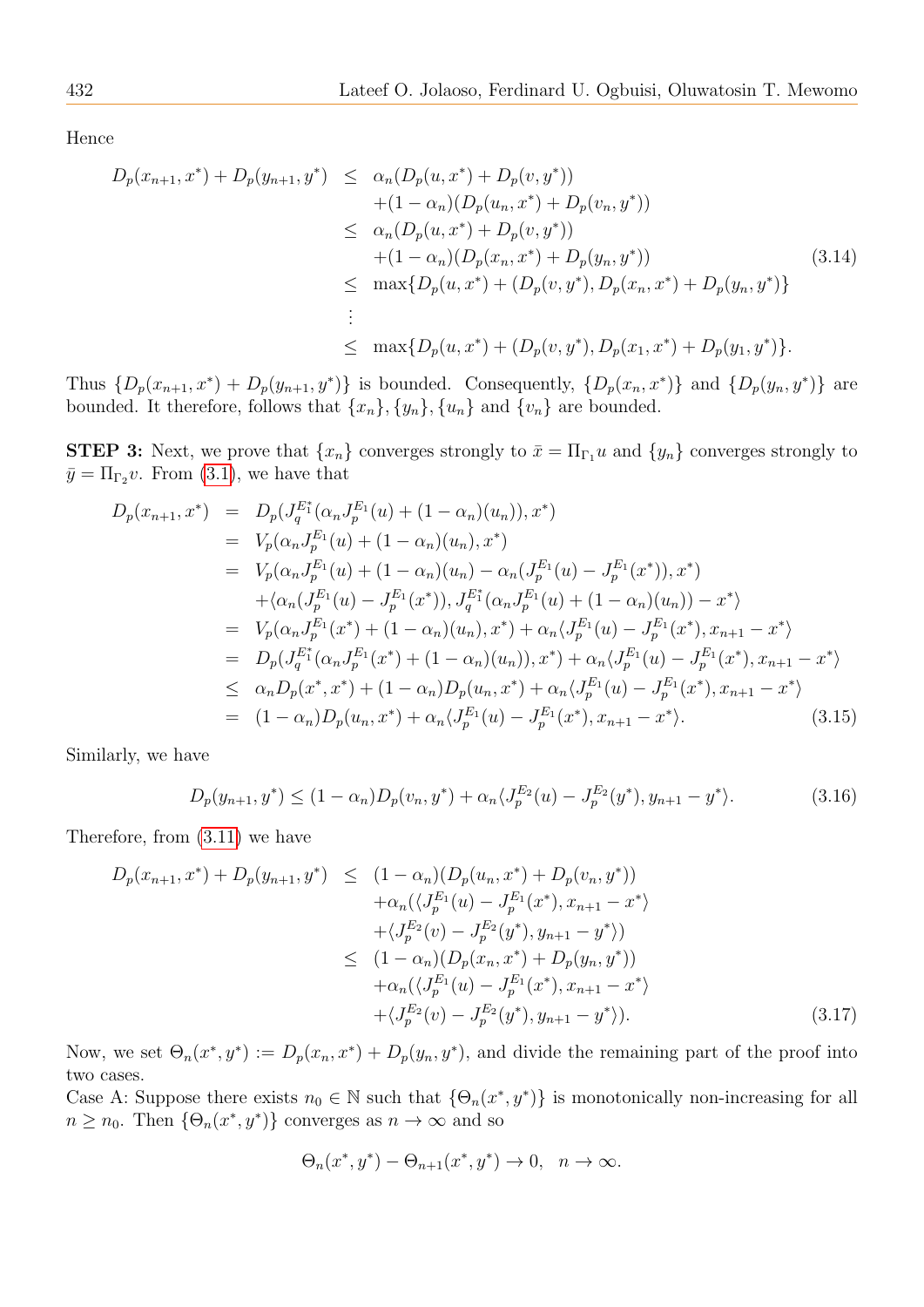Let 
$$
M_n := C_q ||A^* J_p^{E_3} (Ax_n - By_n)||^q + Q_q ||B^* J_p^{E_3} (Ax_n - By_n)||^q
$$
, then from (3.10), we have  
\n
$$
t_n \Big[ ||Ax_n - By_n||^p - \frac{t_n^{q-1}}{q} M_n \Big] \le D_p(x_n, x^*) + D_p(y_n, y^*) - (D_p(u_n, x^*) + (D_p(v_n, y^*)), \tag{3.18}
$$

and therefore,

<span id="page-8-0"></span>
$$
t_n\Big[||Ax_n - By_n||^p - \frac{t_n^{q-1}}{q}M_n\Big] \le D_p(x_n, x^*) + D_p(y_n, y^*) - (D_p(u_n, x^*) + (D_p(v_n, y^*))
$$
  

$$
= \Theta_n(x^*, y^*) - \Theta_{n+1}(x^*, y^*) + \Theta_{n+1}(x^*, y^*)
$$
  

$$
- (D_p(u_n, x^*) + (D_p(v_n, y^*)). \tag{3.19}
$$

Moreover, it follows from [\(3.17\)](#page-7-0) and [\(3.19\)](#page-8-0) and the fact that  $\alpha_n \to 0$  as  $n \to \infty$  that

<span id="page-8-1"></span>
$$
t_n\left[||Ax_n - By_n||^p - \frac{t_n^{q-1}}{q}M_n\right] \leq \Theta_n(x^*, y^*) - \Theta_{n+1}(x^*, y^*)
$$
  
 
$$
+ (1 - \alpha_n)(D_p(u_n, x^*) + D_p(v_n, y^*))
$$
  
 
$$
+ \alpha_n(\langle J_p^{E_1}(u) - J_p^{E_1}(x^*), x_{n+1} - x^* \rangle
$$
  
 
$$
+ \langle J_p^{E_2}(v) - J_p^{E_2}(y^*), y_{n+1} - y^* \rangle)
$$
  
 
$$
- (D_p(u_n, x^*) + (D_p(v_n, y^*)) \to 0, \quad n \to \infty.
$$
 (3.20)

Again, by the condition on the stepsize  $t_n$ , we have that

$$
t_n^{q-1}<\frac{q||Ax_n-By_n||^p}{M_n}-\epsilon,
$$

which implies that

$$
t_n^{q-1}M_n < q||Ax_n - By_n||^p - \epsilon M_n,
$$

and thus

$$
\frac{\epsilon M_n}{q} < ||Ax_n - By_n||^p - \frac{t_n^{q-1}}{q}M_n \to 0, \quad n \to \infty.
$$

Therefore,

$$
C_q||A^*J_p^{E_3}(Ax_n - By_n)||^q + Q_q||B^*J_p^{E_3}(Ax_n - By_n)||^q \to 0, \ \ n \to \infty.
$$

It follows that

$$
\lim_{n \to \infty} ||A^* J_p^{E^3} (Ax_n - By_n)||^q = 0 \text{ and } \lim_{n \to \infty} ||B^* J_p^{E^3} (Ax_n - By_n)||^q = 0. \tag{3.21}
$$

Also, we have from [\(3.20\)](#page-8-1) that

$$
t_n||Ax_n - By_n||^p \le \alpha_n(D_p(u, x^*) + D_p(v, y^*)) - (1 - \alpha_n)\Theta_n(x^*, y^*)
$$
  

$$
-\Theta_{n+1}(x^*, y^*) + \frac{t_n^q}{q}M_n \to 0, \quad n \to \infty.
$$

Hence,

<span id="page-8-2"></span>
$$
\lim_{n \to \infty} ||Ax_n - By_n||^p = 0. \tag{3.22}
$$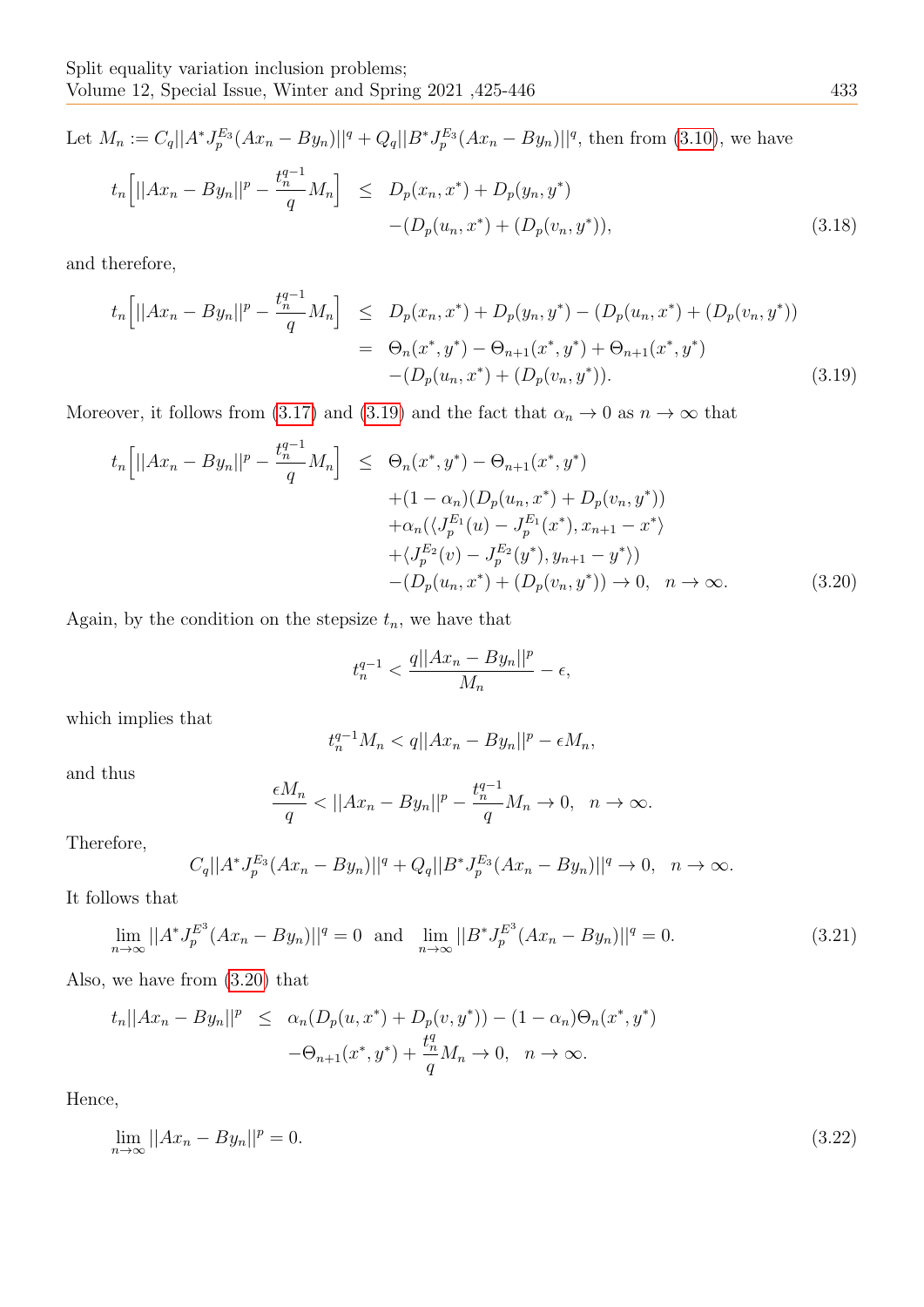Let  $a_n = J_q^{E_1^*}(J_p^{E_1}(x_n) - t_n A^* J_p^{E_3}(Ax_n - By_n))$  and  $b_n = J_q^{E_2}(J_p^{E_2}(y_n) + t_n B^* J_p^{E_3}(Ax_n - By_n))$ , then  $u_n = R_{\lambda T_1} a_n$  and  $v_n = R_{\lambda T_2} b_n$ . Following similar argument as in [\(3.6\) \(3.7\)](#page-6-0), [\(3.8\)](#page-6-1), [\(3.9\)](#page-6-1) and [\(3.10\)](#page-6-3) we obtain

$$
D_p(a_n, x^*) + D_p(b_n, y^*) \le D_p(x_n, x^*) + D_p(y_n, y^*).
$$

It follows from Lemma [2.3](#page-4-1) that

$$
D_p(a_n, u_n) + D_p(b_n, v_n) = D_p(a_n, R_{\lambda T_1} a_n) + D_p(b_n, R_{\lambda T_2} b_n)
$$
  
\n
$$
\leq (D_p(a_n, x^*) + D_p(b_n, y^*)) - (D_p(u_n, x^*) + D_p(v_n, y^*))
$$
  
\n
$$
\leq (D_p(x_n, x^*) + D_p(y_n, y^*)) - (D_p(u_n, x^*) + D_p(v_n, y^*))
$$
  
\n
$$
= (D_p(x_n, x^*) + D_p(y_n, y^*)) - (D_p(x_{n+1}, x^*) + D_p(y_{n+1}, y^*))
$$
  
\n
$$
+ (D_p(x_{n+1}, x^*) + D_p(y_{n+1}, y^*)) - (D_p(u_n, x^*) + D_p(v_n, y^*))
$$
  
\n
$$
\leq (D_p(x_n, x^*) + D_p(y_n, y^*)) - (D_p(x_{n+1}, x^*) + D_p(y_{n+1}, y^*))
$$
  
\n
$$
+ \alpha_n(D_p(u, x^*) + D_p(v, y^*)) + (1 - \alpha_n)(D_p(u_n, x^*) + D_p(v_n, y^*))
$$
  
\n
$$
- (D_p(u_n, x^*) + D_p(v_n, y^*)) \to 0, \quad n \to \infty.
$$
\n(3.23)

Hence,

<span id="page-9-0"></span>
$$
\lim_{n \to \infty} D_p(a_n, u_n) = 0, \text{ and } \lim_{n \to \infty} D_p(b_n, v_n) = 0.
$$

Thus,

$$
\lim_{n \to \infty} ||a_n - u_n|| = 0, \text{ and } \lim_{n \to \infty} ||b_n - v_n|| = 0.
$$
\n(3.24)

Since  $E_1$  and  $E_2$  are uniformly smooth, then  $J_p^{E_1}$  and  $J_p^{E_2}$  are uniformly continuous on bounded subsets of  $E_1$  and  $E_2$ , respectively. Thus

<span id="page-9-2"></span>
$$
\lim_{n \to \infty} ||J_p^{E_1} a_n - J_p^{E_1} u_n|| = 0, \text{ and } \lim_{n \to \infty} ||J_p^{E_2} b_n - J_p^{E_2} v_n|| = 0.
$$
\n(3.25)

It follows from the definition of  $a_n$  that

$$
0 \leq ||J_p^{E_1}(a_n) - J_p^{E_1}(x_n)||
$$
  
\n
$$
\leq t_n||A^*||||J_p^{E_3}(Ax_n - By_n)||
$$
  
\n
$$
= t_n||A^*||||Ax_n - By_n||^{p-1} \to 0, \quad n \to \infty.
$$

Since  $J_q^{E_1^*}$  is norm-to-norm uniformly continuous on bounded subsets of  $E_1^*$ , we have

$$
\lim_{n \to \infty} ||a_n - x_n|| = 0, \quad n \to \infty. \tag{3.26}
$$

Similarly, we can show that

$$
\lim_{n \to \infty} ||b_n - y_n|| = 0, \quad n \to \infty. \tag{3.27}
$$

It follows therefore from [\(3.24\)](#page-9-0) that

<span id="page-9-1"></span>
$$
||u_n - x_n|| \le ||u_n - a_n|| + ||a_n - x_n|| \to 0, \ n \to \infty, \text{ and } ||v_n - y_n|| \le ||v_n - b_n|| + ||b_n - y_n|| \to 0, \ n \to \infty.
$$
\n(3.28)

Furthermore, from [\(3.1\)](#page-5-3), we have

$$
D_p(x_{n+1}, u_n) \leq \alpha_n D_p(u, u_n) + (1 - \alpha_n) D_p(u_n, u_n)
$$
  
=  $\alpha_n D_p(u, u_n) \to 0, \quad n \to \infty,$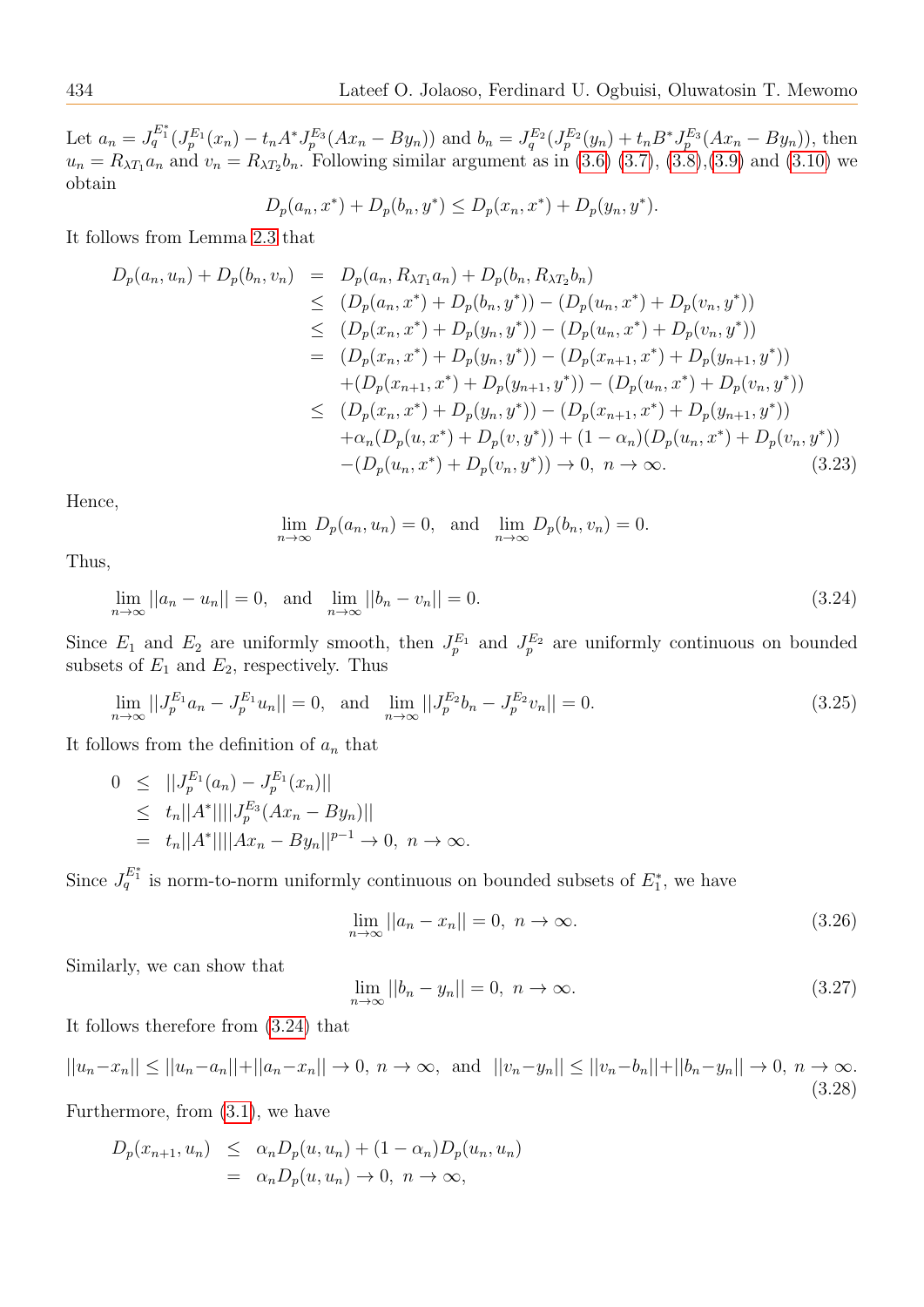and

$$
D_p(y_{n+1}, v_n) \leq \alpha_n D_p(v, v_n) + (1 - \alpha_n) D_p(v_n, v_n)
$$
  

$$
\leq \alpha_n D_p(v, v_n) \to 0, \quad n \to \infty.
$$

Hence

$$
\lim_{n \to \infty} ||x_{n+1} - u_n|| = \lim_{n \to \infty} ||y_{n+1} - v_n|| = 0.
$$
\n(3.29)

This together with [\(3.28\)](#page-9-1) implies that

 $||x_{n+1}-x_n|| \le ||x_{n+1}-u_n||+||u_n-x_n|| \to 0$ , and  $||y_{n+1}-y_n|| \le ||y_{n+1}-v_n||+||v_n-y_n|| \to 0$ ,  $n \to \infty$ . (3.30)

Since  $\{x_n\}$  and  $\{y_n\}$  are bounded, there exist subsequences  $\{x_{n_i}\}$  of  $\{x_n\}$  and  $\{y_{n_i}\}$  of  $\{y_n\}$  such that  $x_{n_i} \rightharpoonup \bar{x} \in \omega(x_n)$  and  $y_{n_i} \rightharpoonup \omega(y_n)$  respectively. Now, since  $\lim_{n\to\infty} ||u_n-x_n|| = 0$  and  $\lim_{n\to\infty} ||v_n-y_n|| = 0$ , we obtain  $u_{n_i} \rightharpoonup \bar{x}$  and  $v_{n_i} \rightharpoonup \bar{y}$ . Let  $(z, u) \in G(T_1)$ , that is  $z \in T_1u$ . Since  $u_{n_i} = R_{\lambda T_1} a_{n_i}$  for all  $\lambda > 0$ , we have

$$
J_p^{E_1} a_{n_i} \in (J_p^{E_1} + \lambda T_1) u_{n_i},
$$

which implies that

$$
\frac{1}{\lambda} (J_p^{E_1} a_{n_i} - J_p^{E_1} u_{n_i}) \in T_1 u_{n_i}.
$$

By the maximal monotonicity of  $T_1$ , we have

$$
\langle z - \frac{1}{\lambda} (J_p^{E_1} a_{n_i} - J_p^{E_1} u_{n_i}), u - u_{n_i} \rangle \ge 0,
$$

which implies that

$$
\langle z, u - u_{n_i} \rangle \ge \frac{1}{\lambda} \langle u - n_{n_i}, J_p^{E_1} a_{n_i} - J_p^{E_1} u_{n_i} \rangle.
$$

It follows from [\(3.25\)](#page-9-2) and the fact that  $u_{n_i} \rightharpoonup \bar{x}$  that

$$
\langle z, u - \bar{x} \rangle \ge 0.
$$

Since  $T_1$  is maximal monotone, we have  $0 \in T_1\bar{x}$ .

Following similar analysis as above, we obtain  $0 \in T_2\bar{y}$ .

Now, since  $A: E_1 \to E_3$  and  $B: E_2 \to E_3$  are bounded linear operators, we have  $Ax_{n_i} \to A\overline{x}$  and  $By_{n_i} \rightarrow B\bar{y}$ . By the weak lower semicontinuity of the norm and [\(3.22\)](#page-8-2), we have

$$
||A\bar{x} - B\bar{y}|| \le \liminf_{i \to \infty} ||Ax_{n_i} - By_{n_i}|| = 0.
$$

Hence,  $A\bar{x} = B\bar{y}$ .

We now show the sequence  $\{(x_n, y_n)\}$  strongly converges to  $(x^*, y^*) = (\Pi_{\Gamma_1} u, \Pi_{\Gamma_2} v)$ . From [\(3.17\)](#page-7-0), we have

<span id="page-10-0"></span>
$$
D_p(x_{n+1}, x^*) + D(y_{n+1}, y^*) \leq (1 - \alpha_n)(D_p(x_n, x^*) + D_p(y_n, y^*)) + \alpha_n(\langle J_p^{E_1}(u) - J_p^{E_1}(x^*), x_{n+1} - x^* \rangle + \langle J_p^{E_2}(v) - J_p^{E_2}(y^*), y_{n+1} - y^* \rangle).
$$
(3.31)

Choose subsequences  $\{x_{n_j}\}\$  of  $\{x_n\}$  and  $\{y_{n_j}\}\$  of  $\{y_n\}$  such that

$$
\limsup_{n \to \infty} \langle J_p^{E_1}(u) - J_p^{E_1}(x^*), x_{n+1} - x^* \rangle = \lim_{j \to \infty} \langle J_p^{E_1}(u) - J_p^{E_1}(x^*), x_{n_j+1} - x^* \rangle,
$$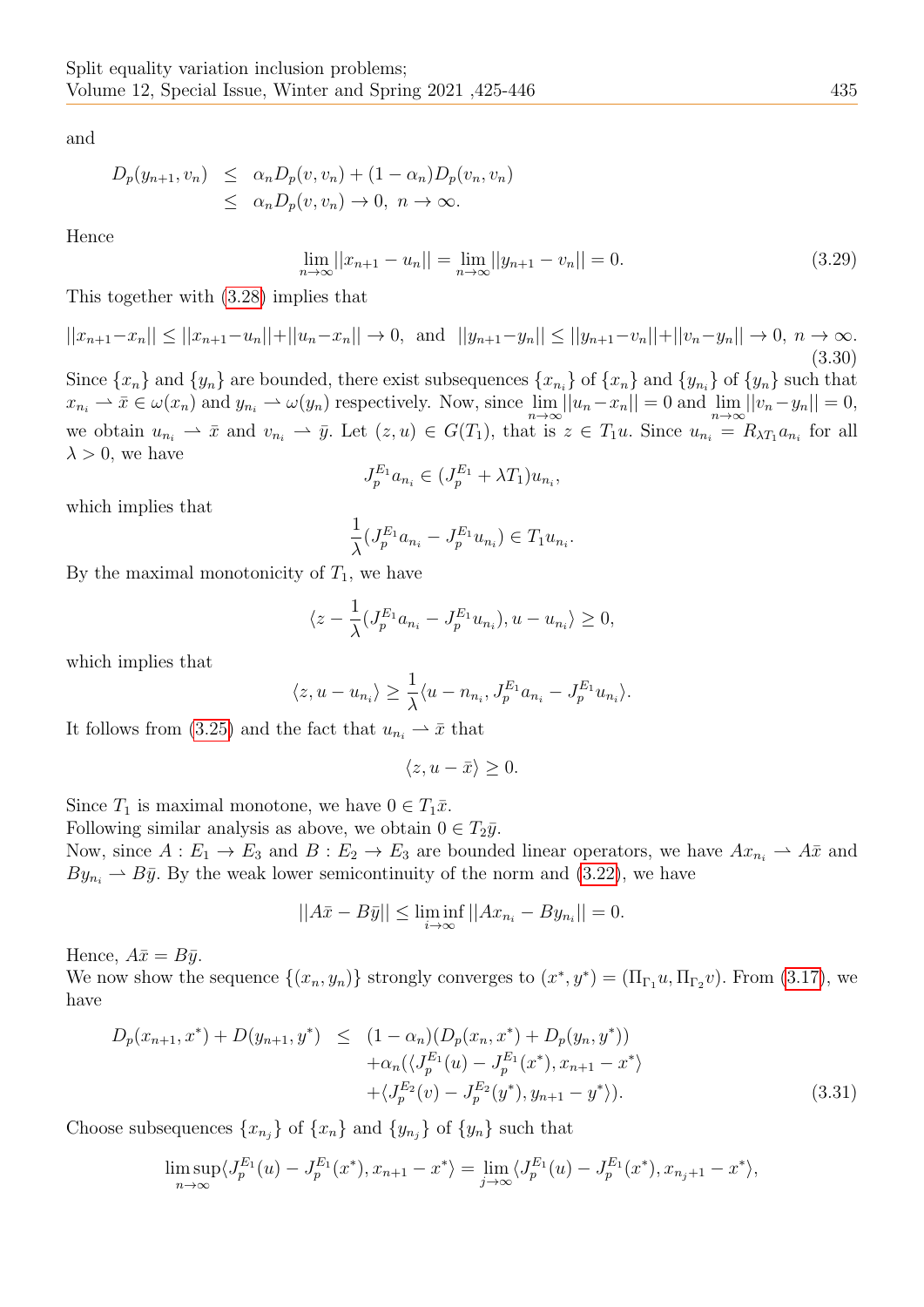and

$$
\limsup_{n \to \infty} \langle J_p^{E_2}(v) - J_p^{E_2}(y^*), y_{n+1} - y^* \rangle = \lim_{j \to \infty} \langle J_p^{E_2}(v) - J_p^{E_2}(y^*), y_{n_j+1} - y^* \rangle.
$$

Since  $x_{n_i} \rightharpoonup \bar{x}$  and  $y_{n_i} \rightharpoonup \bar{y}$ , it follows from [\(2.7\)](#page-4-2) that

$$
\limsup_{n \to \infty} \langle J_p^{E_1}(u) - J_p^{E_1}(x^*), x_{n+1} - x^* \rangle = \lim_{j \to \infty} \langle J_p^{E_1}(u) - J_p^{E_1}(x^*), x_{n_j+1} - x^* \rangle
$$
  

$$
= \langle J_p^{E_1}(u) - J_p^{E_1}(x^*), \bar{x} - x^* \rangle \le 0,
$$
 (3.32)

and

$$
\limsup_{n \to \infty} \langle J_p^{E_2}(v) - J_p^{E_2}(y^*), y_{n+1} - y^* \rangle = \lim_{j \to \infty} \langle J_p^{E_2}(v) - J_p^{E_2}(y^*), y_{n_j+1} - y^* \rangle
$$
  
=  $\langle J_p^{E_2}(v) - J_p^{E_2}(y^*), \bar{y} - y^* \rangle \le 0.$  (3.33)

Using Lemma [2.4](#page-4-3) in [\(3.31\)](#page-10-0), we conclude that

$$
D_p(x_n, x^*) + D_p(y_n, y^*) \to 0, \ n \to \infty.
$$
\n(3.34)

Thus,  $D_p(x_n, x^*) \to 0$  and  $D_p(y_n, y^*) \to 0$ ,  $n \to \infty$ . Therefore  $x_n \to x^*$  and  $y_n \to y^*$ . Case 2: Assume that  $\{\Theta_n(x^*, y^*)\}$  is not monotonically decreasing. Let  $\tau : \mathbb{N} \to \mathbb{N}$  be a mapping for all  $n \geq n_0$  (for some  $n_0$  large enough) defined by

$$
\tau(n) = \max\{k \in \mathbb{N} : k \leq n, \tau_k \leq \tau_{k+1}\}.
$$

Clearly,  $\tau$  is a nondecreasing sequence such that  $\tau(n) \to \infty$ , as  $n \to \infty$  and

$$
0 \leq \Theta_{\tau(n)}(x^*, y^*) \leq \Theta_{\tau(n)+1}(x^*, y^*), \ \ \forall n \geq n_0.
$$

Following similar analysis as in Case 1, we conclude that  $\lim_{n\to\infty}||Ax_{\tau(n)} - By_{\tau(n)}|| = 0;$  $\lim_{n \to \infty} ||x_{\tau(n)+1} - x_{\tau(n)}|| = 0$  and  $\lim_{n \to \infty} ||y_{\tau(n)+1} - y_{\tau(n)}|| = 0$ . Also we have that

<span id="page-11-1"></span>
$$
\limsup_{n \to \infty} \langle J_p^{E_1}(u) - J_p^{E_1}(x^*), x_{\tau(n)+1} - x^* \rangle \le 0 \text{ and } \limsup_{n \to \infty} \langle J_p^{E_2}(v) - J_p^{E_2}(y^*), y_{\tau(n)+1} - y^* \rangle \le 0. \tag{3.35}
$$

Now, since  $\{x_{\tau(n)}\}$  and  $\{y_{\tau(n)}\}$  are bounded, there exist subsequences of  $\{x_{\tau(n)}\}$  and  $\{y_{\tau(n)}\}$  still denoted as  $\{x_{\tau(n)}\}$  and  $\{y_{\tau(n)}\}$  which converge weakly to  $\bar{x} \in E_1$  and  $\bar{y} \in E_2$  respectively. From [\(3.17\)](#page-7-0), we have

<span id="page-11-0"></span>
$$
\Theta_{\tau(n)+1}(x^*, y^*) \leq (1 - \alpha_{\tau(n)})\Theta_{\tau(n)}(x^*, y^*) + \alpha_{\tau(n)}(\langle J_p^{E_1}(u) - J_p^{E_1}(x^*), x_{\tau(n)+1} - x^* \rangle + \langle J_p^{E_2}(v) - J_p^{E_2}(y^*), y_{\tau(n)+1} - y^* \rangle).
$$
\n(3.36)

Since  $\Theta_{\tau(n)}(x^*, y^*) \leq \Theta_{\tau(n)+1}(x^*, y^*)$ , it follows from [\(3.36\)](#page-11-0) that

$$
\Theta_{\tau(n)}(x^*,y^*) \le \langle J_p^{E_1}(u) - J_p^{E_1}(x^*), x_{\tau(n)+1} - x^* \rangle + \langle J_p^{E_2}(v) - J_p^{E_2}(y^*), y_{\tau(n)+1} - y^* \rangle.
$$

Then from [\(3.35\)](#page-11-1), we have that

$$
\lim_{n \to \infty} \Theta_{\tau(n)}(x^*, y^*) = \lim_{n \to \infty} (D_p(x_{\tau(n)}, x^*) + D_p(y_{\tau(n)}, y^*)) = 0.
$$

Hence,  $\lim_{n \to \infty} D_p(x_{\tau(n)}, x^*) = 0$  and  $\lim_{n \to \infty} D_p(y_{\tau(n)}, y^*) = 0$ .

Thus we have  $\lim_{n\to\infty}||x_{\tau(n)}-x^*||=0$  and  $\lim_{n\to\infty}||y_{\tau(n)}-y^*||=0$ . As a consequence, we obtain for all  $n \geq n_0$ ,

$$
0 \leq \Theta_n(x^*, y^*) \leq \max\{\Theta_{\tau(n)}(x^*, y^*), \Theta_{\tau(n)+1}(x^*, y^*)\} = \Theta_{\tau(n)+1}(x^*, y^*).
$$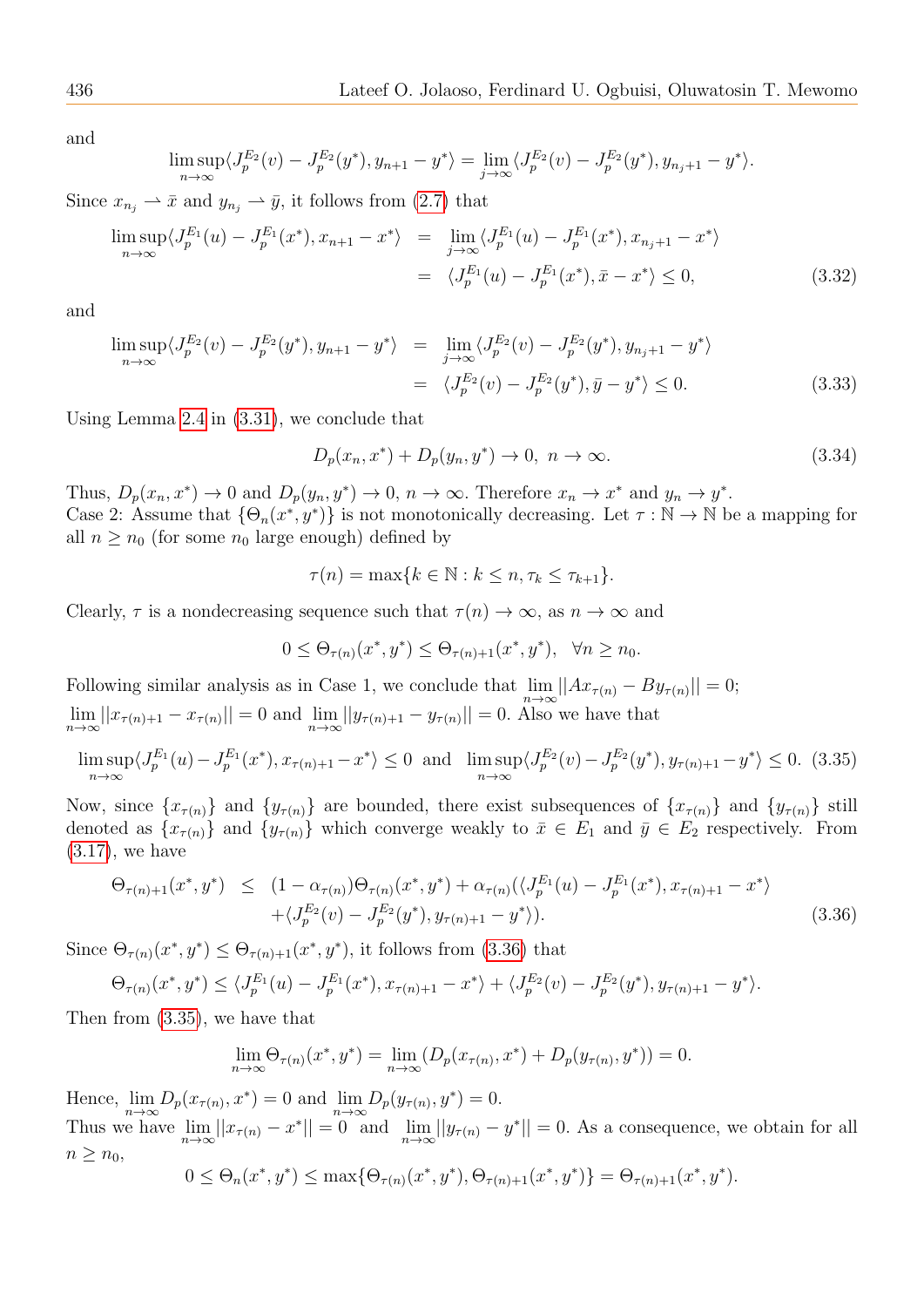Hence,  $\lim_{n \to \infty} \Theta_n(x^*, y^*) = \lim_{n \to \infty} (D_p(x_n, x^*) + D_p(y_n, y^*)) = 0.$ Thus,

$$
\lim_{n \to \infty} D_p(x_n, x^*) = \lim_{n \to \infty} D_p(y_n, y^*) = 0.
$$

Therefore, we have

$$
\lim_{n \to \infty} ||x_n - x^*|| = 0 \text{ and } \lim_{n \to \infty} ||y_n - y^*|| = 0.
$$

This implies that the sequences  $\{(x_n, y_n)\}\)$  strongly converges to  $(x^*, y^*) = (\Pi_{\Gamma_1} u, \Pi_{\Gamma_2} v)$ .  $\Box$ 

## 4. Applications and Numerical Example

#### 4.1. Applications

Next, we obtain the following consequences from our main theorem.

#### 4.1.1. Split Equality Feasibility Problem:

Let  $E$  be a p-uniformly real Banach space which is also uniformly smooth. Given a proper, convex and lower semicontinuous function  $f : E \to \mathbb{R} \cup \{+\infty\}$ , the subdifferential of such function is the mapping  $\partial f : E \to 2^{E^*}$  defined by

$$
\partial f(x) = \{x^* \in E^* : f(x) - f(u) \le \langle x - u, x^* \rangle, \ \forall \ u \in E\}.
$$

Let C be a nonempty closed and convex subset of E and  $i<sub>C</sub>$  be the indicator function of C, defined by

$$
i_C(x) = \begin{cases} 0 & \text{if } x \in C \\ \infty & \text{if } x \notin C. \end{cases}
$$
 (4.1)

We define the normal cone  $N_C(x)$  to C at a point  $x \in C$  as follows:

$$
N_C(x) = \{ x^* \in E^* : \langle x^*, u - x \rangle \le 0 \ \forall \ u \in E \}.
$$

Then  $i<sub>C</sub>$  is proper, lower and semicontinuous function on E and the subdifferential  $\partial_{i<sub>C</sub>}$  of  $i<sub>C</sub>$  is a maximal monotone operator (see [\[49\]](#page-20-18)). We also define the resolvent  $R_{\lambda\partial_{i_C}}$  of  $\partial_{i_C}$  for  $\lambda > 0$  as

$$
R_{\lambda \partial_{i_C}} x = (J_p^E + \lambda \partial_{i_C})^{-1} J_p^E x,
$$

for all  $x \in E$ . By definitions, we obtain

$$
\partial_{i_C} x = \{x^* \in E^* : i_C x + \langle x^*, u - x \rangle \le i_C u, \forall u \in E\}
$$
  
= 
$$
\{x^* \in E^* : \langle x^*, u - x \rangle \le 0, \forall u \in C\}
$$
  
= 
$$
N_C x,
$$
 (4.2)

for all  $x \in C$ . Hence, for  $\lambda > 0$ , we have that

$$
u = R_{\lambda \partial_{i_C}} x \Leftrightarrow J_p^E x \in J_p^E u + \lambda \partial i_C u \Leftrightarrow J_p^E (x - u) \in \lambda N_C u
$$
  
\n
$$
\Leftrightarrow \langle J_p^E (x - u), z - u \rangle \leq 0, \ \forall \ z \in C
$$
  
\n
$$
\Leftrightarrow u = \Pi_C x.
$$
\n(4.3)

Now, let  $E_1, E_2$  and  $E_3$  be p-uniformly convex Banach spaces which are also uniformly smooth. Let C and Q be nonempty, closed and convex subsets of  $E_1$  and  $E_2$  respectively and let  $A: E_1 \rightarrow E_3$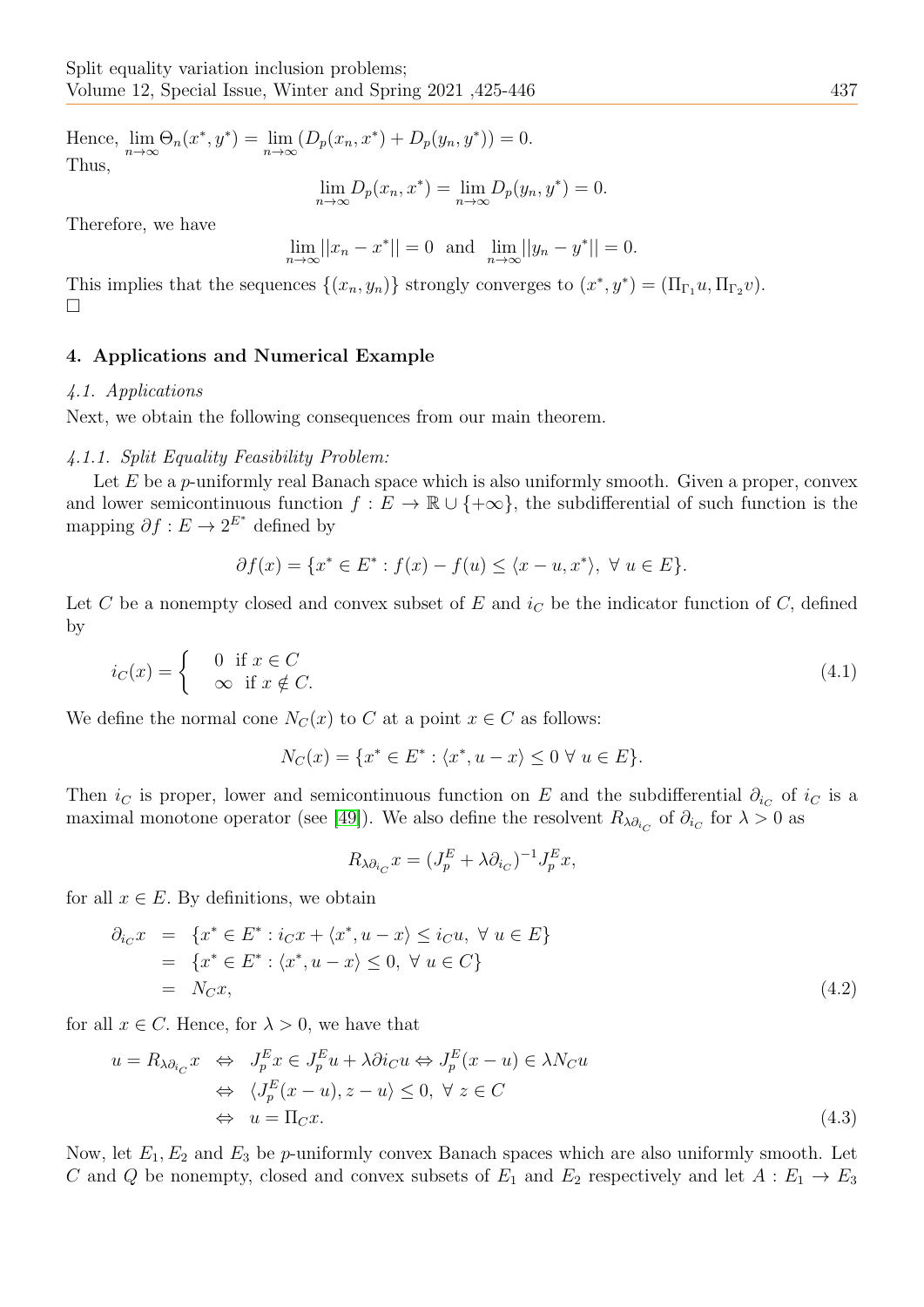and  $B: E_2 \to E_3$  be bounded linear operators. The Split Equality Feasibility Problem (SEFP) is defined as

<span id="page-13-0"></span>find 
$$
x^* \in C
$$
 and  $y^* \in Q$  such that  $Ax^* = By^*$ . (4.4)

When  $E_2 = E_3$  and  $B = I$  the identity mapping in [\(4.4\)](#page-13-0), the SEFP reduces to the Split Feasibility Problem SFP introduced by Censor and Elfving [\[15\]](#page-19-16). Setting  $T_1 = \partial_{i_C}$  and  $T_2 = \partial_{i_Q}$  in Theorem [3.1,](#page-5-4) then the algorithm [\(3.1\)](#page-5-3) becomes

$$
\begin{cases}\n u_n = \Pi_C J_q^{E_1^*} (J_p^{E_1}(x_n) - t_n A^* J_p^{E_3}(Ax_n - By_n)), \\
 x_{n+1} = J_q^{E_1^*} (\alpha_n J_p^{E_1}(u) + (1 - \alpha_n) J_p^{E_1}(u_n)), \\
 v_n = \Pi_Q J_q^{E_2^*} (J_p^{E_2}(y_n) + t_n B^* J_p^{E_3}(Ax_n - By_n)), \\
 y_{n+1} = J_p^{E_2^*} (\alpha_n J_p^{E_2}(v) + (1 - \alpha_n) J_p^{E_2}(v_n)),\n\end{cases} \tag{4.5}
$$

and we obtain a strong convergence for approximation of solution of split equality feasibility problems in Banach spaces.

## 4.1.2. Split Equality Convex Minimization Problem:

Let  $E$  be a p-uniformly convex real Banach space which is also uniformly smooth and  $C$  be nonempty closed convex subset of E. Let  $\phi : C \to \mathbb{R}$  be a proper convex lower semicontinuous function. We know that the subdifferential  $\partial \phi$  is maximal monotone and the resolvent operator  $R_{\lambda\partial\phi} = prox_{\lambda\phi}$  where

$$
prox_{\lambda \phi} x = \underset{u \in E}{argmin} \{ \phi(u) + \frac{1}{2\lambda} D_p(u, x) \},
$$

for each  $x \in E$  (see [\[44\]](#page-20-19) for more details).

Let  $E_1, E_2$  and  $E_3$  be p-uniformly convex real Banach spaces which are also uniformly smooth and C and Q be nonempty closed convex subsets of  $E_1$  and  $E_2$  respectively. Let  $A : E_1 \rightarrow E_3$  and  $B : E_2 \to E_3$  be bounded linear operators. The Split Equality Convex Minimization Problem (SECMP) is define as: find  $x^* \in E_1$  and  $y^* \in E_2$  such that

$$
\begin{cases}\n x^* = \underset{x \in E_1}{\operatorname{argmin}} \ \phi(x) \text{ and } y^* = \underset{y \in E_2}{\operatorname{argmin}} \ \psi(y) \\
 Ax^* = By^*,\n\end{cases}\n\tag{4.6}
$$

where  $\phi: C \to \mathbb{R}$  and  $\psi: Q \to \mathbb{R}$  are proper convex lower semicontinuous functions. Now, by setting  $T_1 = \partial \phi$  and  $T_2 = \partial \psi$  in Theorem [3.1,](#page-5-4) then the algorithm [\(3.1\)](#page-5-3) becomes

$$
\begin{cases}\n u_n = pr \alpha_{\lambda\phi} J_q^{E_1^*} (J_p^{E_1}(x_n) - t_n A^* J_p^{E_3}(Ax_n - By_n)), \\
 x_{n+1} = J_q^{E_1^*} (\alpha_n J_p^{E_1}(u) + (1 - \alpha_n) J_p^{E_1}(u_n)), \\
 v_n = pr \alpha_{\lambda\psi} J_q^{E_2^*} (J_p^{E_2}(y_n) + t_n B^* J_p^{E_3}(Ax_n - By_n)), \\
 y_{n+1} = J_p^{E_2^*} (\alpha_n J_p^{E_2}(v) + (1 - \alpha_n) J_p^{E_2}(v_n)),\n\end{cases} \tag{4.7}
$$

and we can obtain a strong convergence result for approximating solutions of SECMP in Banach spaces.

#### 4.1.3. Split Equality Equilibrium Problem:

Let E be a p-uniformly convex Banach space which is also uniformly smooth and  $C$  be a nonempty closed convex subset of E. Let  $F: C \times C \to \mathbb{R}$  be a bifunction, the equilibrium problem introduced by Blum and Oettli [\[11\]](#page-19-17) in 1994 is defined as: find  $x \in C$  such that

$$
F(x, y) \ge 0, \ \forall \ y \in C.
$$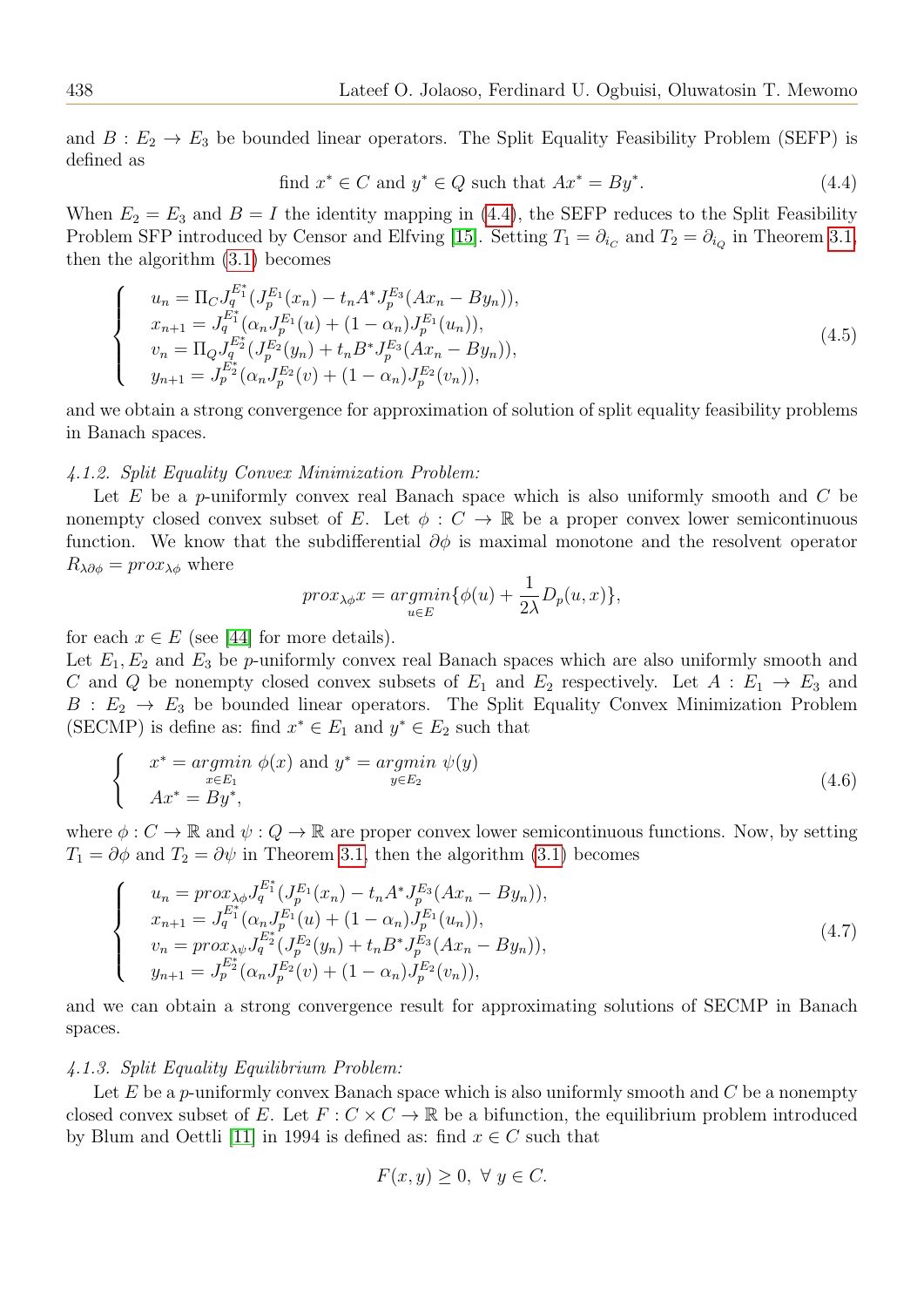We denote the set of solution of the equilibrium problem as  $EP(F)$ . For solving the equilibrium problem, it is assumed that the bifunction  $F$  satisfied the following conditions:

(A1)  $F(x, x) = 0$  for all  $x \in C$ ,

(A2) F is monotone, that is  $F(x, y) + F(y, x) \leq 0$ , forall  $x, y \in C$ ,

(A3) for all  $x, y, z \in C$ ,  $\limsup_{t \to 0} F(tz + (1-t)x, y) \leq F(x, y)$ ,

(A4) for all  $x \in C$ ,  $F(x, y)$  is convex and lower semicontinuous. The resolvent operator  $T_r^F$  associated with the bifunction  $F$  for  $r > 0$  is defined as

$$
T_r^F(x) = \{ z \in C : F(z, y) + \frac{1}{r} \langle y - z, J_p^E z - J_p^E x \rangle \ge 0, \ \forall \ y \in C \}.
$$

It is well known that  $T_r^F$  satisfy following properties:

(a)  $T_{r_{-}}^{F}$  is single-valued,

(b)  $T_r^F$  is a firmly nonexpansive mapping, that is,

$$
\langle T_r^F z - T_r^F y, J_p^E T_r^F z - J_p^E T_r^F y \rangle \le \langle T_r^F z - T_r^F y, J_p^E z - J_p^E y \rangle \ \forall z, y \in E,
$$

 $(c)F(T_r^F) = EP(F),$ 

(d)  $EP(F)$  is closed and convex.

Now, define a multi-valued mapping  $A_F : E \to 2^{E^*}$  by

$$
A_F(x) := \begin{cases} \n\{z \in E^* : F(x, y) \ge \frac{1}{r} \langle J_p^E y - J_p^E x, z \rangle, \ \forall \ y \in C \}; & x \in C, \\
\emptyset; & x \notin C,\n\end{cases} \n(4.8)
$$

then, we know that  $EP(F) = A_F^{-1}$  $F^{-1}$  and  $A_F$  is a maximal monotone operator with dom $(A_F) \subset C$  (see [\[56\]](#page-21-7)). Further, for any  $x \in E$  and  $r > 0$ , the resolvent  $T_r^F$  of F coincides with the resolvent of  $A_F$ , that is

$$
T_r^F x = (J_p^E + rA_F)^{-1} J_p^E x.
$$

Let  $E_1, E_2$  and  $E_3$  be p-uniformly convex real Banach spaces which are also uniformly smooth and C and Q be nonempty closed convex subsets of  $E_1$  and  $E_2$  respectively. Let  $A : E_1 \rightarrow E_3$  and  $B: E_2 \to E_3$  be bounded linear operators. Let  $F: C \times C \to \mathbb{R}$  and  $G: Q \times Q \to \mathbb{R}$  be bifunctions. The Split Equality Equilibrium Problem (SEEP) is defined as: Find  $x^* \in C$  and  $y^* \in Q$  such that

$$
\begin{cases}\nF(x^*,x) \ge 0 \quad \forall \ x \in C, \quad G(y^*,y) \ge 0 \quad \forall \ y \in Q \\
\text{and } Ax^* = By^*.\n\end{cases} \tag{4.9}
$$

Setting  $R_{\lambda T_1} = T_r^F$  and  $R_{\lambda T_2} = T_r^G$  in Theorem [3.1,](#page-5-4) then the algorithm [\(3.1\)](#page-5-3) becomes

$$
\begin{cases}\n u_n = T_{r_n}^F J_q^{E_1^*} (J_p^{E_1}(x_n) - t_n A^* J_p^{E_3}(Ax_n - By_n)), \\
 x_{n+1} = J_q^{E_1^*} (\alpha_n J_p^{E_1}(u) + (1 - \alpha_n) J_p^{E_1}(u_n)), \\
 v_n = T_{r_n}^G J_q^{E_2^*} (J_p^{E_2}(y_n) + t_n B^* J_p^{E_3}(Ax_n - By_n)), \\
 y_{n+1} = J_p^{E_2^*} (\alpha_n J_p^{E_2}(v) + (1 - \alpha_n) J_p^{E_2}(v_n)),\n\end{cases} \tag{4.10}
$$

for  $r_n > 0$ , and we obtain a strong convergence result for approximation of solution of the SEEP in Banach spaces.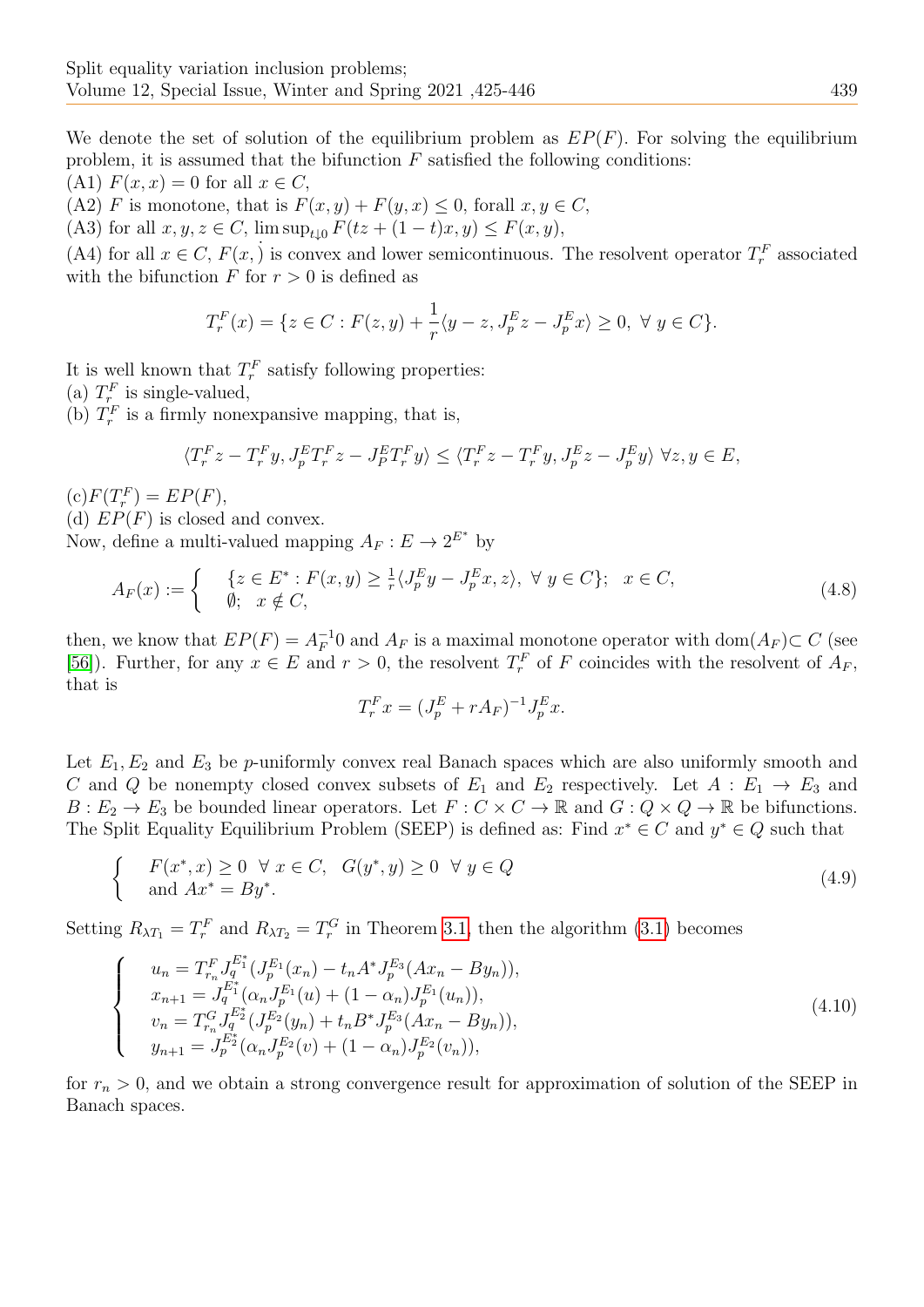4.1.4. Saddle Points Problem

Let X and Y be two Hilbert spaces and  $E = X \times Y$ . Let  $L : E \to \mathbb{R} \cup \{-\infty, +\infty\}$  be a function such that  $L(x, y)$  is convex in  $x \in X$  and concave in  $y \in Y$ , (convex-concave function). To such a function, Rockafellar [\[48\]](#page-20-7) associated the operator  $T_L$  defined by

$$
T_L = \partial_1 L \times \partial_2 (-L),
$$

where  $\partial_1$  (resp.  $\partial_2$ ) stands for the subdifferential of L with respect to the first (resp. the second) variable.  $T_L$  is a maximal monotone operator if and only if L is closed and convex in Rockafellar sense (see [\[48\]](#page-20-7)).

Moreover, it is well known that  $(x^*, y^*)$  is a saddle point of L, namely:

$$
L(x^*, y) \le L(x^*, y^*) \le L(x, y^*), \ \forall \ (x, y) \in E,
$$

if and only if the following inclusion holds

$$
(0,0) \in T_L(x^*,y^*).
$$

The proximal operator associated with  $T<sub>L</sub>$  is define by

$$
prox_{\lambda L}(x, y) = arg \min_{(u,v)} max\{L(u, v) + \frac{1}{2\lambda} ||x - u||^2 - \frac{1}{2\lambda} ||y - v||^2\},\
$$

for all  $(x, y) \in E$ . Now, if in problem [\(1.6\)](#page-2-0), we set  $E_1 = X_1 \times Y_1$ ,  $E_2 = X_2 \times Y_2$ ,  $E_3 = X_3 \times Y_3$  and  $T_1 = T_{L_1}, T_2 = T_{L_2}$ , where  $L_i$   $(i = 1, 2)$  are convex-concave functions on  $E_i$  for  $i = 1, 2$ , respectively. Then, we have the following split equality saddle point problem: find  $(x_1^*, y_1^*) \in E_1$  and  $(x_2^*, y_2^*) \in E_2$ such that

$$
\begin{cases}\n(x_1^*, y_1^*) = \arg\min_{\substack{(x_1, y_1) \\ (x_2, y_2^*)}} \max_{\substack{L_1(x_1, y_1) \\ (x_2, y_2)}} L_1(x_2, y_2)\n\end{cases}
$$
\n
$$
\text{(4.11)}
$$
\n
$$
\text{and } A(x_1^*, y_1^*) = B(x_2^*, y_2^*),
$$

where  $A: E_1 \to E_3$  and  $B: E_2 \to E_3$  are bounded linear operators. Then we can obtain the following strong convergence result from Theorem [3.1.](#page-5-4)

**Theorem 4.1.** Let  $X_i$  and  $Y_i$  be real Hilbert spaces for  $i = 1, 2, 3$ . Let  $E_1 = X_1 \times Y_1$ ,  $E_2 = X_2 \times Y_2$ ,  $E_3 = X_3 \times Y_3$ . Let C and Q be nonempty closed convex subset of  $E_1$  and  $E_2$  respectively,  $A : E_1 \to E_3$ and  $B: E_2 \to E_3$  be bounded linear operators. Let  $L_i: E_i \to \mathbb{R} \cup \{-\infty, +\infty\}$  be convex-concave functions, for  $i = 1, 2, 3$ . and  $\Gamma := \{ \bar{x} = (x_1, x_2) \in T_{L_1}^{-1} \}$  $\bar{y}_{L_1}^{-1}(0,0), \ \bar{y}=(y_1,y_2)\in T_{L_2}^{-1}$  $L_2^{-1}(0,0)$ ;  $A\bar{x} = B\bar{y}$ is nonempty. For fixed  $\bar{u} = (u_1, u_2) \in E_1$  and  $\bar{v} = (v_1, v_2) \in E_2$ , choose an initial guess  $\bar{x}_1 \in E_1$ and  $\bar{y}_1 \in E_2$  arbitrarily. Let  $\{\alpha_n\} \subset [0,1]$ . Assume that the nth iterate  $\bar{x}_n = (x_{n,1}, x_{n,2}) \in E_1$  and  $\bar{y}_n = (y_{n,1}, y_{n,2}) \in E_2$  have been constructed; then we calculate the  $(n + 1)$ th iterate  $(\bar{x}_{n+1}, \bar{y}_{n+1})$  via the formula

$$
\begin{cases}\n\bar{u}_n = pr \alpha_{\lambda L_1}(\bar{x}_n) - t_n A^* (A \bar{x}_n - B \bar{y}_n), \\
\bar{x}_{n+1} = \alpha_n(\bar{u}) + (1 - \alpha_n) \bar{u}_n, \\
\bar{v}_n = pr \alpha_{\lambda L_2}(\bar{y}_n) + t_n B^* (A \bar{x}_n - B \bar{y}_n), \\
\bar{y}_{n+1} = \alpha_n(\bar{v}) + (1 - \alpha_n) \bar{v}_n,\n\end{cases}
$$
\n(4.12)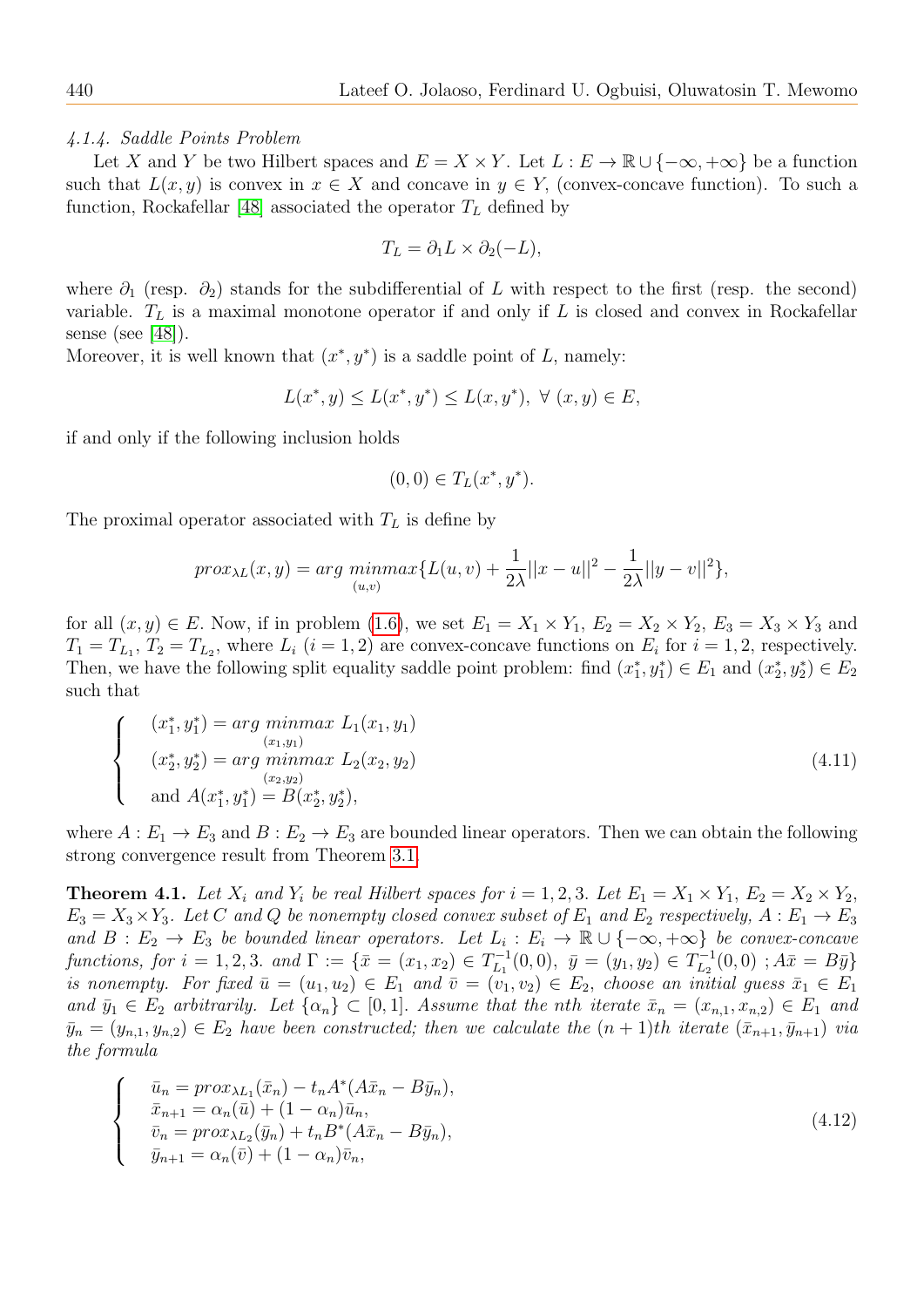where  $\lambda > 0$ ,  $A^*$  and  $B^*$  are the adjoints of A and B respectively and the stepsize  $t_n$  is choosen in such a way that

$$
t_n \in \left(\epsilon, \frac{2||A\bar{x}_n - B\bar{y}_n||^2}{||A^*(A\bar{x}_n - B\bar{y}_n)||^2 + ||B^*(A\bar{x}_n - B\bar{y}_n)||^2} - \epsilon\right), \ \ n \in \Omega,
$$

for small enough  $\epsilon$ , otherwise  $t_n = t$  (t being any nonegative value), where the set of indices  $\Omega =$  ${n : A\bar{x}_n - B\bar{y}_n \neq 0}.$  Suppose the following conditions are satisfied:

(i)  $\lim_{n\to\infty} \alpha_n = 0,$ 

(ii)  $\sum_{n=0}^{\infty} \alpha_n = \infty$ .

Then, the sequences  $\{(\bar{x}_n, \bar{y}_n)\}\$  strongly converges to  $(\bar{x}, \bar{y}) = (P_{\Gamma_1}\bar{u}, P_{\Gamma_2}\bar{v})$ , where  $\Gamma_i = \{\bar{z} \in E_i : 0 \in \mathbb{Z}\}$  $T_{L_i}(\bar{z})\}$  for  $(i = 1, 2)$ ,  $P_{\Gamma_1}$  and  $P_{\Gamma_2}$  are the metric projections onto  $\Gamma_1$  and  $\Gamma_2$  respectively.

# 4.2. Numerical Example

For simplicity, we take  $E_1 = E_2 = E_3 = \mathbb{R}$ , with  $p = 2$ . Let  $A(x) = x$ ,  $B(x) = 2x$ ,  $T_1(x) = 2x$ and  $T_2(x) = 3x$ . Choose  $\lambda = 2$  and  $\alpha_n = \frac{1}{\sqrt{n}}$  $\frac{1}{n}$ , then algorithm [\(3.1\)](#page-5-3) becomes

$$
\begin{cases}\n x_{n+1} = \frac{1}{\sqrt{n}} u + \left( \frac{\sqrt{n-1}}{5\sqrt{n}} \right) (x_n - t_n (x_n - 2y_n)) \\
 y_{n+1} = \frac{1}{\sqrt{n}} v + \left( \frac{\sqrt{n-1}}{7\sqrt{n}} \right) (y_n + 2t_n (x_n - 2y_n)),\n\end{cases} \tag{4.13}
$$

where the step size  $t_n$  is chosen in such a way that

$$
t_n \in \left(\epsilon, \frac{2||Ax_n - By_n||^2}{||A^T(Ax_n - By_n)||^2 + ||B^T(Ax_n - By_n)||^2} - \epsilon\right), \ n \in \Omega,
$$

for small enough  $\epsilon$ , otherwise  $t_n = t$  (t being any nonegative value), where the set of indices  $\Omega = \{n : Ax_n - By_n \neq 0\}.$ 

We make different choice of  $u, v, x_1$ , and  $y_1$  and use  $\epsilon < 10^{-2}$ , for the stopping criterion. Case 1:

(i) Take  $x_1 = 1, y_1 = -1, u = 0.5$  and  $v = 1$ .

(ii) Take  $x_1 = 0.25, y_1 = 0.005, u = -0.0675$  and  $v = 0.001$ .

Case 2:

(i) Take  $x_1 = -0.02, y_1 = -0.005, u = 0.1$  and  $v = 1$ .

(ii) Take  $x_1 = -0.0005, y_1 = -0.12, u = 1$  and  $v = 0.001$ .

We note that the choice of  $t_n$ , as long as it is in the range, does not have any significant effect on both the number of iterations and cpu time. Mathlab version R2014a is used to obtain the graphs of errors against number of iterations, execution time against accuracy and number of iterations against accuracy.

# Declaration

The authors declare that they have no competing interests.

Acknowledgement: The second author acknowledges with thanks the bursary and financial support from Department of Science and Innovation and National Research Foundation, Republic of South Africa Center of Excellence in Mathematical and Statistical Sciences (DSI-NRF COE-MaSS) Doctoral Bursary. Opinions expressed and conclusions arrived are those of the authors and are not necessarily to be attributed to the CoE-MaSS.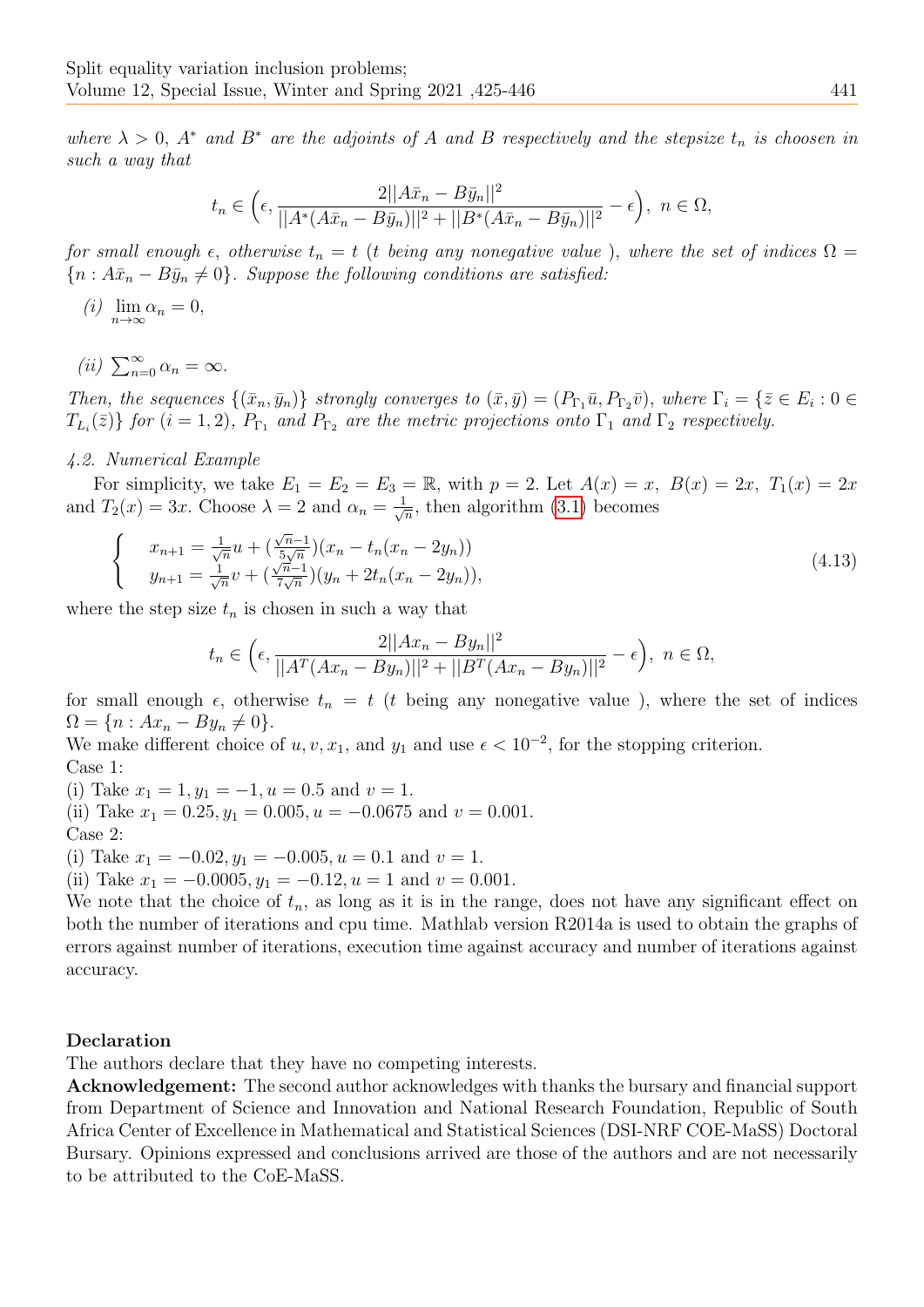

Figure 1: Case 1(i): errors vs number of iterations (top); execution time vs accuracy (bottom left); number of iterations vs accuracy (bottom right).



Figure 2: Case 1(ii): errors vs number of iterations (top); execution time vs accuracy (bottom left); number of iterations vs accuracy (bottom right).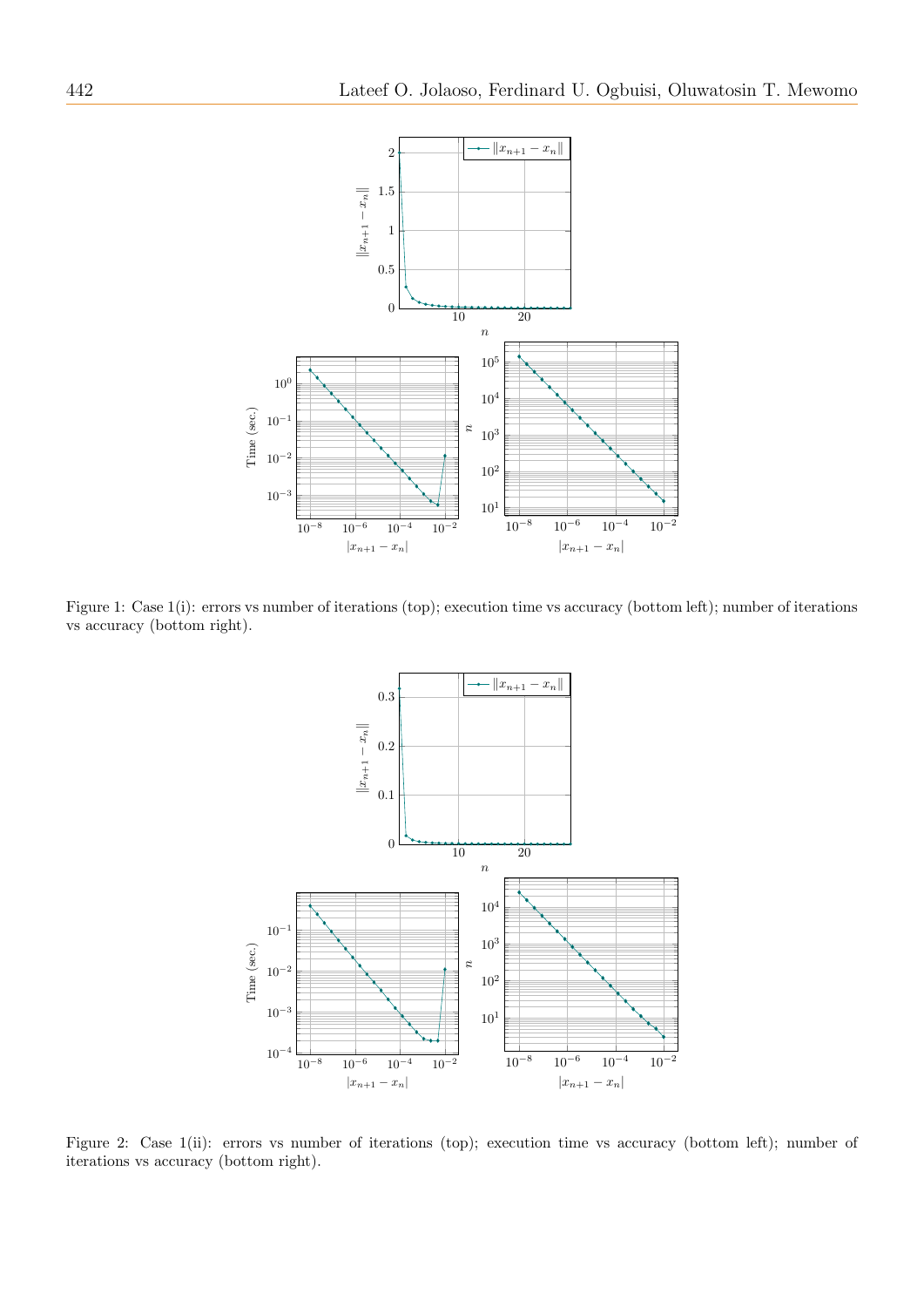

Figure 3: Case 2(i): errors vs number of iterations (top); execution time vs accuracy (bottom left); number of iterations vs accuracy (bottom right).



Figure 4: Case 2(ii): errors vs number of iterations (top); execution time vs accuracy (bottom left); number of iterations vs accuracy (bottom right).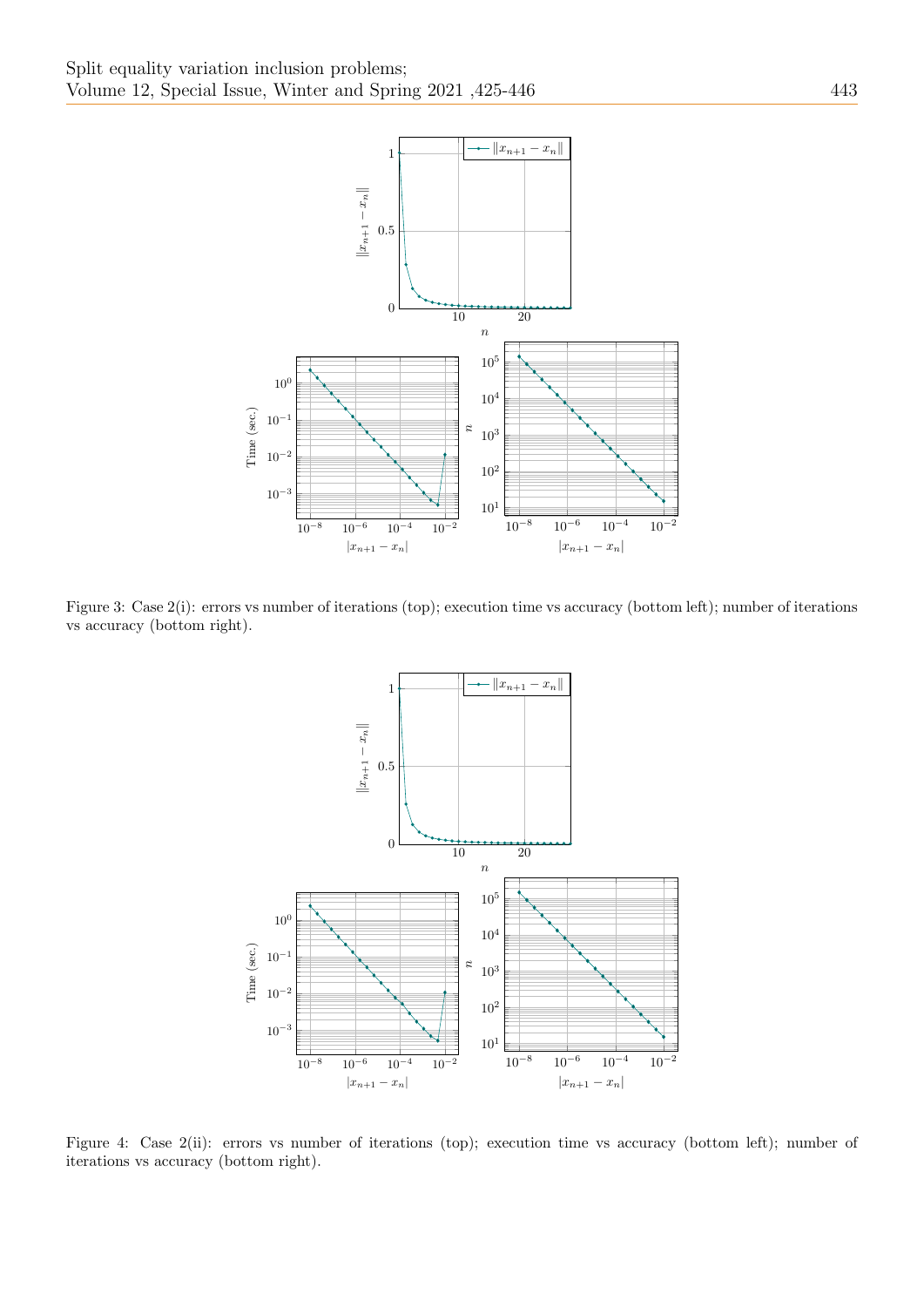#### References

- <span id="page-19-0"></span>[1] T.O. Alakoya, L.O. Jolaoso, O.T. Mewomo, A self adaptive inertial algorithm for solving split variational inclusion and fixed point problems with applications, J. Ind. Manag. Optim., (2020), doi:10.3934/jimo.2020152.
- <span id="page-19-7"></span>[2] T.O. Alakoya, L.O. Jolaoso, O.T. Mewomo, Two modifications of the inertial Tseng extragradient method with self-adaptive step size for solving monotone variational inequality problems, Demonstr. Math., 53, (2020),208- –224.
- <span id="page-19-8"></span>[3] T.O. Alakoya, L.O. Jolaoso, O.T. Mewomo, Modified inertia subgradient extragradient method with self adaptive stepsize for solving monotone variational inequality and fixed point problems, Optimization, (2020), DOI:10.1080/02331934.2020.1723586.
- <span id="page-19-14"></span>[4] T.O. Alakoya, L.O. Jolaoso, O.T. Mewomo, Strong convergence theorems for finite families of pseudomonotone equilibrium and fixed point problems in Banach spaces, Afr. Mat., (2021), DOI:10.1007/s13370-020-00869-z.
- [5] T.O. Alakoya, A. Taiwo, O.T. Mewomo, Y.J. Cho, An iterative algorithm for solving variational inequality, generalized mixed equilibrium, convex minimization and zeros problems for a class of nonexpansive-type mappings, Ann. Univ. Ferrara Sez. VII Sci. Mat. (2020) DOI: 10.1007/s11565-020-00354-2.
- <span id="page-19-1"></span>[6] T.O. Alakoya, A. Taiwo, O.T. Mewomo, On system of split generalised mixed equilibrium and fixed point problems for multivalued mappings with no prior knowledge of operator norm, Fixed Point Theory, (2020), (accepted, to appear).
- <span id="page-19-15"></span>[7] Y.I. Alber, Metric and generalized projection operators in Banach spaces: Properties and applications in Theory and Applications of Nonlinear Operators of Accretive and Monotone type, Lecture Notes in Pure and Applied Mathematics, Dekker, New York, NY,USA, Vol. 178,(1996), 15-50,
- <span id="page-19-2"></span>[8] K. O. Aremu, H. A. Abass, C. Izuchukwu and O. T. Mewomo, A viscosity-type algorithm for an infinitely countable family of  $(f, g)$ -generalized k-strictly pseudononspreading mappings in  $CAT(0)$  spaces, Analysis, 40 (1), (2020), 19–37.
- <span id="page-19-3"></span>[9] K.O. Aremu, C. Izuchukwu, G.N. Ogwo, O.T. Mewomo, Multi-step Iterative algorithm for minimization and fixed point problems in p-uniformly convex metric spaces, J. Ind. Manag. Optim., (2020), DOI:10.3934/jimo.2020063.
- [10] V. Barbu, T. Precupanu, Convexity and Optimization in Banach spaces, Spinger Monographs in Mathematics, (2012), DOI:10.1007/978-94-007-2247-7-2.
- <span id="page-19-17"></span>[11] E. Blum, W. Oettli, From optimization and variational inequalities to equilibrium problems, Math. Stud., 63, (1994), 123–145.
- <span id="page-19-12"></span>[12] J.Y. Bello Cruz and Y. Shehu, An iterative method for split inclusion problems without prior knowledge of operator norms, J. Fixed Point Theory Appl., 19 (3), (2017), 2017-–2036.
- <span id="page-19-5"></span>[13] C. Bryne, Y. Censor, A. Gibali, S. Reich, Weak and strong convergence of algorithms for the split common null point problem, J. Nonlinear Convex Anal., 13 (2012), 759–775.
- [14] Y. Censor, A. Lent, An iterative row-action method for interval convex programming, J. Optim. Theory Appl., 34, (1981), 321–353.
- <span id="page-19-16"></span>[15] Y. Censor, T. Elfving, A multiprojection algorithm using Bregman projections in a product space, Numer. Algorithms, 8, (1994), 221–239.
- [16] Y. Censor, A. Gibali and S. Reich, Algorithms for the split variational inequality problem, Numer. Algorithms, 59 (2), (2012), 301–323.
- <span id="page-19-4"></span>[17] H. Dehghan, C. Izuchukwu, O.T. Mewomo, D.A. Taba, G.C. Ugwunnadi, Iterative algorithm for a family of monotone inclusion problems in  $CAT(0)$  spaces, Quaest. Math., 43 (7), (2020), 975––998.
- <span id="page-19-9"></span>[18] A. Gibali, L.O. Jolaoso, O.T. Mewomo, A. Taiwo, Fast and simple Bregman projection methods for solving variational inequalities and related problems in Banach spaces, Results Math., 75, (2020), Art. No. 179, 36 pp.
- [19] E.C. Godwin, C. Izuchukwu, O.T. Mewomo, An inertial extrapolation method for solving generalized split feasibility problems in real Hilbert spaces, Boll. Unione Mat. Ital., (2020), DOI 10.1007/s40574-020-00.
- [20] K. Goebel, S. Reich, Uniformly convexity, Hyperbolic Geometry and Nonexpansive mappings, Marcel Dekker, New York, NY, USA, (1984).
- <span id="page-19-6"></span>[21] H. Guo, H. He and R. Chen, Convergence theorems for the split equality variational inclusion problem and fixed point problem in Hilbert spaces, Fixed Point Theory and Appl., 2015 (2015), Art. ID 223.
- <span id="page-19-13"></span>[22] J.M. Hendrickx, A. Olshevsky, *Matrix P-Norms are NP-Hard to approximate if*  $p = 1, 2, \infty$ , SIAM J. Matrix Anal. Appl., 31 (2012), 2802–2812.
- <span id="page-19-10"></span>[23] C. Izuchukwu, A.A. Mebawondu, O.T. Mewomo, A New Method for Solving Split Variational Inequality Problems without Co-coerciveness, J. Fixed Point Theory Appl., (2020), 22 (4), (2020), Art. No. 98, 23 pp.
- <span id="page-19-11"></span>[24] C. Izuchukwu, G.N. Ogwo, O.T. Mewomo, An Inertial Method for solving Generalized Split Feasibility Problems over the solution set of Monotone Variational Inclusions, Optimization, (2020), DOI 10.1080/02331934.2020.1808648.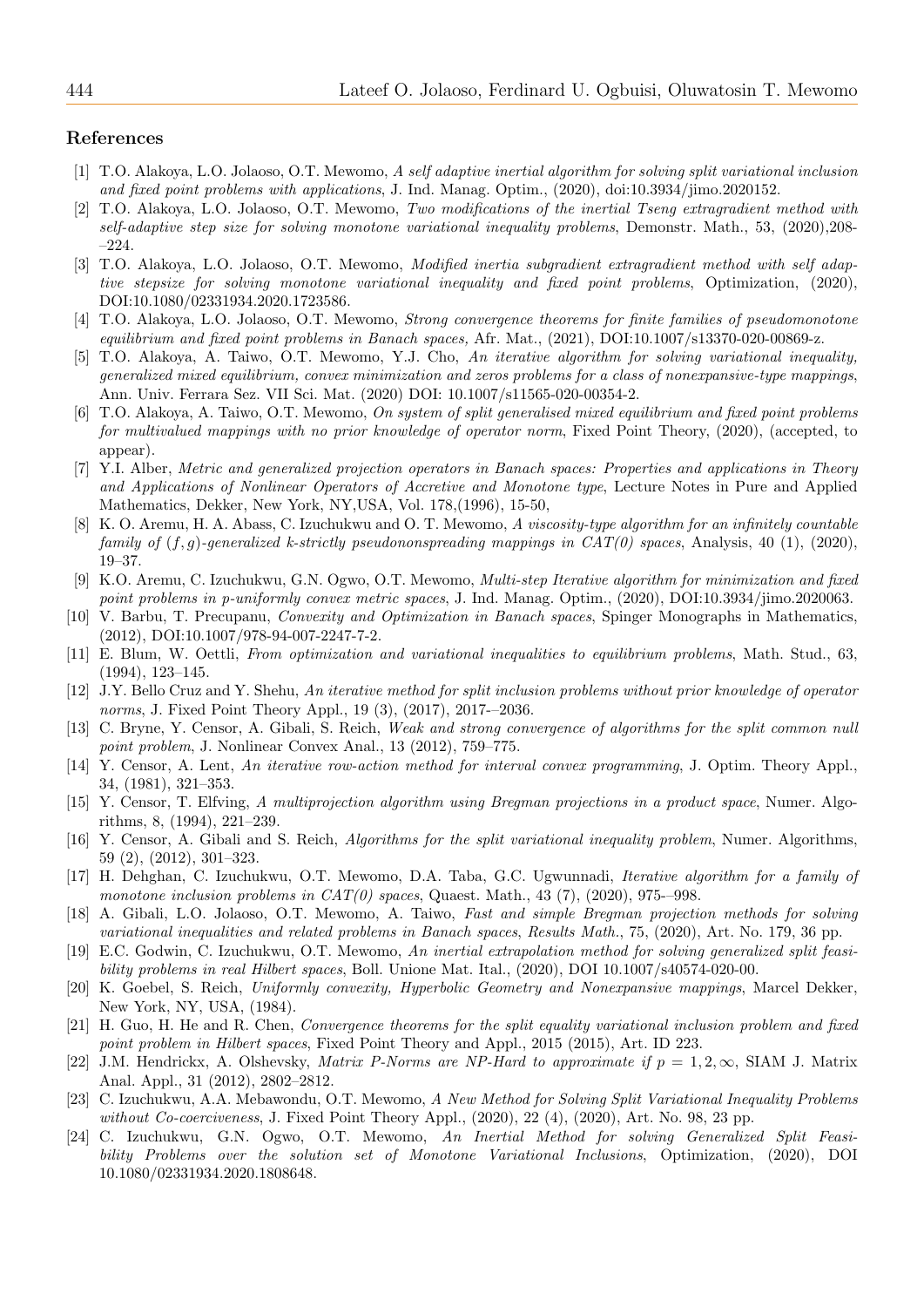- [25] C. Izuchukwu, C. C. Okeke, O. T. Mewomo, Systems of Variational Inequalities and multiple-set split equality fixed point problems for countable families of multivalued type-one demicontractive-type mappings, Ukraïn. Mat. Zh., 71 (11), (2019), 1480–1501.
- <span id="page-20-11"></span>[26] L.O. Jolaoso, T.O. Alakoya, A. Taiwo and O.T. Mewomo, Inertial extragradient method via viscosity approximation approach for solving Equilibrium problem in Hilbert space, Optimization, (2020), DOI:10.1080/02331934.2020.1716752.
- <span id="page-20-2"></span>[27] L.O. Jolaoso, K.O. Oyewole, K.O. Aremu, O.T. Mewomo, A new efficient algorithm for finding common fixed points of multivalued demicontractive mappings and solutions of split generalized equilibrium problems in Hilbert spaces, Int. J. Comput. Math., (2020), https://doi.org/10.1080/00207160.2020.1856823.
- <span id="page-20-12"></span>[28] L.O. Jolaoso, A. Taiwo, T.O. Alakoya, O.T. Mewomo, A unified algorithm for solving variational inequality and fixed point problems with application to the split equality problem, Comput. Appl. Math., 39 (1), (2020), Art. No. 38, 28 pp.
- <span id="page-20-13"></span>[29] L.O. Jolaoso, A. Taiwo, T.O. Alakoya, O.T. Mewomo, Strong convergence theorem for solving pseudo-monotone variational inequality problem using projection method in a reflexive Banach space, J. Optim. Theory Appl., 185 (3), (2020), 744–766.
- <span id="page-20-10"></span>[30] K.R. Kazmi, S.H. Rizvi, An iterative method for split variational inclusion problem and fixed point problem for a nonexpansive mapping, Optim. Lett., 8 (3) (2014), 1113-–1124.
- <span id="page-20-0"></span>[31] S.H. Khan, T.O. Alakoya, O.T. Mewomo, Relaxed projection methods with self-adaptive step size for solving variational inequality and fixed point problems for an infinite family of multivalued relatively nonexpansive mappings in Banach spaces, Math. Comput. Appl., 25, (2020), Art. 54.
- <span id="page-20-6"></span>[32] B. Martinet, Regularisation d'inequation variationelles par approximations successives, Rev. Francaise inf. Rech. Oper., (1970), pp. 154-159.
- [33] A. Moudafi, A relaxed alternating CQ algorithm for the split feasibility problems, Nonlinear Anal., 79, (2013), 117–121.
- <span id="page-20-8"></span>[34] A. Moudafi, Split Monotone variational inclusion problem, J. Optim. Theory Appl., 150, (2011), 275–283.
- [35] A. Moudafi, E. Al-Shemas, Simultaneous iterative methods for split equality problems and applications, Trans. Math. Prog. Appl., 1, (2013), 1–11.
- <span id="page-20-3"></span>[36] G. N. Ogwo, C. Izuchukwu, K.O. Aremu, O.T. Mewomo, A viscosity iterative algorithm for a family of monotone inclusion problems in an Hadamard space, Bull. Belg. Math. Soc. Simon Stevin, 27, (2020), 127–152.
- <span id="page-20-4"></span>[37] G. N. Ogwo, C. Izuchukwu, K.O. Aremu, O.T. Mewomo,  $On \theta$ -generalized demimetric mappings and monotone operators in Hadamard spaces, Demonstr. Math., 53 (1), (2020), 95-–111.
- <span id="page-20-5"></span>[38] G. N. Ogwo, C. Izuchukwu, O.T. Mewomo, Inertial methods for finding minimum-norm solutions of the split variational inequality problem beyond monotonicity, Numer. Algorithms, (2021), (accepted, to appear).
- [39] A. O.-E. Owolabi, T.O. Alakoya, A. Taiwo, O.T. Mewomo, A new inertial-projection algorithm for approximating common solution of variational inequality and fixed point problems of multivalued mappings, Numer. Algebra Control Optim., (2021) DOI:10.3934/naco.2021004.
- <span id="page-20-14"></span>[40] O.K. Oyewole, H.A. Abass, O.T. Mewomo, A Strong convergence algorithm for a fixed point constrainted split null point problem, Rend. Circ. Mat. Palermo II, (2020), DOI:10.1007/s12215-020-00505-6.
- <span id="page-20-9"></span>[41] K.O. Oyewole, C. Izuchukwu, C.C. Okeke, O.T. Mewomo, Inertial approximation method for split variational inclusion problem in Banach spaces, Int. J. Nonlinear Anal. Appl., 11 (2), (2020), 285–304.
- <span id="page-20-1"></span>[42] K.O. Oyewole, O.T. Mewomo, L.O. Jolaoso and Safeer H. Khan, An extragradient algorithm for split generalized equilibrium problem over the set of fixed points of quasi-phi-nonexpansive mappings in Banach spaces, Turkish J. Math., 44 (4), (2020), 1146–1170.
- <span id="page-20-17"></span>[43] S. Reich and S. Sabach, Two strong convergence theorems for Bregman strongly nonexpansive operators in reflexive Banach spaces, Nonlinear Anal., 73 (1) (2010) 122–135.
- <span id="page-20-19"></span>[44] S. Reich, S. Sabach, Two strong convergence theorems for a proximal method in reflexive Banach spaces, Numer. Funct. Anal. Optim., 31 (1-3) (2010), 22–44.
- <span id="page-20-15"></span>[45] F. Schopfer, T. Schuster, A.K. Louis, An iterative regularization method for the solution of the split feasibility problem in Banach spaces, Inverse Problems, 24 (5) (2008), Art. I, 055008, 20 pp.
- <span id="page-20-16"></span>[46] Y. Shehu, O.S. Iyiola, C.D. Enyi, Iterative algorithm for split feasibility problems and fixed point problems in Banach spaces, Numer. Algorithms, 72, (2016), 835–854.
- [47] Y. Shehu, F.U. Ogbuisi and O.S. Iyiola, Convergence analysis of an iterative algorithm for fixed point problems and split feasibility problems in certain Banach spaces, Optimization, 65 (2), (2016), 299–323.
- <span id="page-20-7"></span>[48] R.T. Rockafellar, Monotone operators and the proximal point algorithm, SIAM J. Control and Optimization, 14 (5), (1976), 877-–898.
- <span id="page-20-18"></span>[49] R.T. Rockafellar, On the maximal monotonicity of subdifferentials mappings, Pac. J. Math., 33, (1970), 209-216.